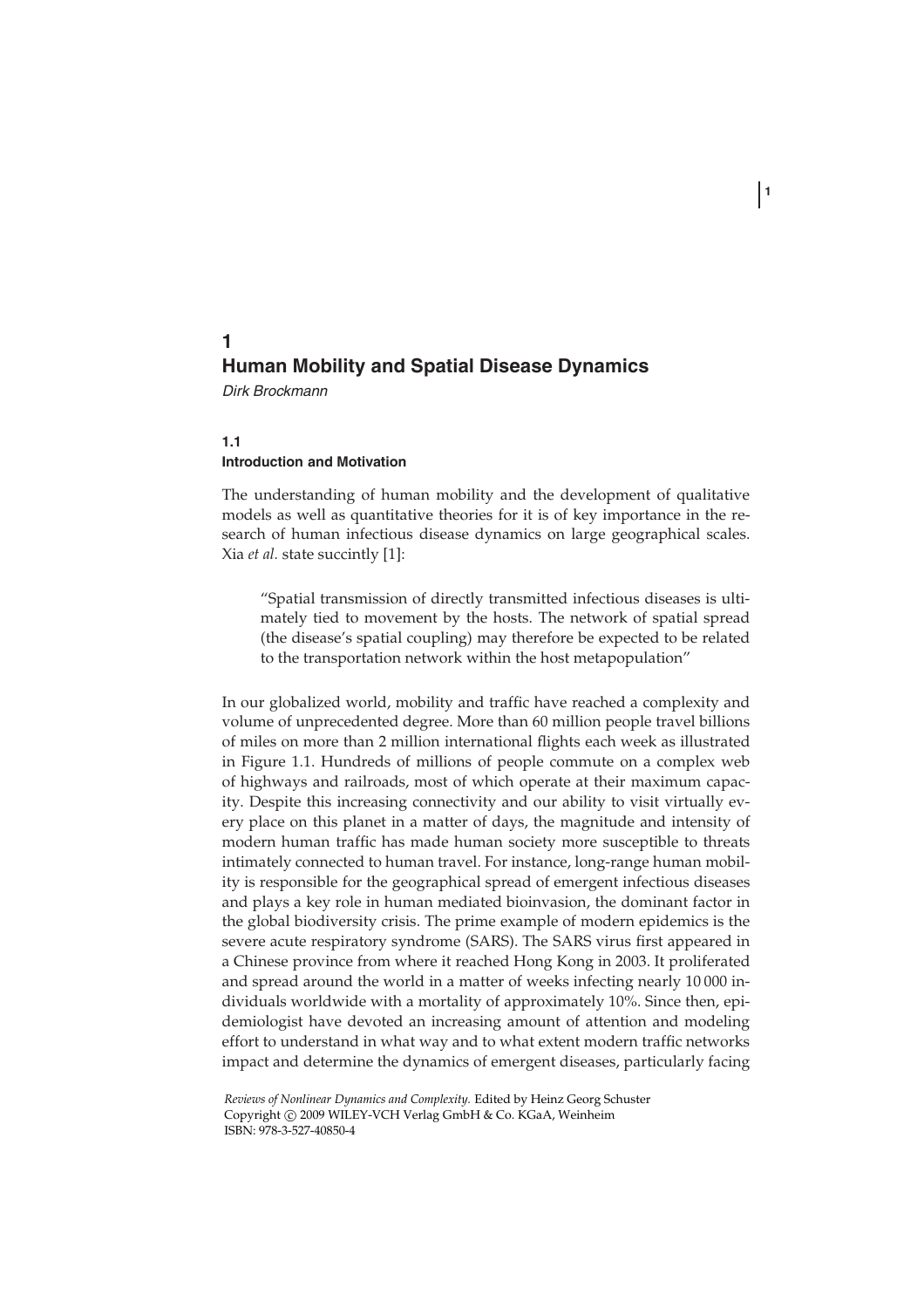

**Figure 1.1** The worldwide air transportation network. More than three billion passengers travel on this network each year, on flights connecting approximately 4000 airports. The heterogeneity of the network is reflected by the flux of individuals between nodes, ranging from a few to more than 10 000 passengers per day between nodes.

an immanent H5N1 flu pandemic and the potential threat of the use of smallpox in bioterroist attacks [2, 3].

In a number of recent studies the statistical properties of particular human transportation networks were investigated in detail with a focus on air transportation and long-distance traffic [4–7]. However, human mobility occurs on many length scales, ranging from commuting traffic on short distances to longrange travel by air, and involves diverse methods of transportation (public transportation, roads, highways, trains, and air transportation). No comprehensive study exists that incorporates traffic on all spatial scales. This would require the collection and compilation of data for various transportation networks into a multi-component dataset; a difficult, if not impossible, task particularly on an international scale. Whereas central statistical features of air transportation networks have been studied in detail, it remains unclear whether these properties remain unchanged in traffic networks that comprise all other means of transportation and spatial scales. How do these properties depend on the length scale? Are they universal? In what way do they change as a function of length scale?What are the national and regional differences and similarities? In order to understand human mobility in the 21st century and the dynamics of associated phenomena, particularly the geographic spread of modern diseases, it is of fundamental importance to answer these questions.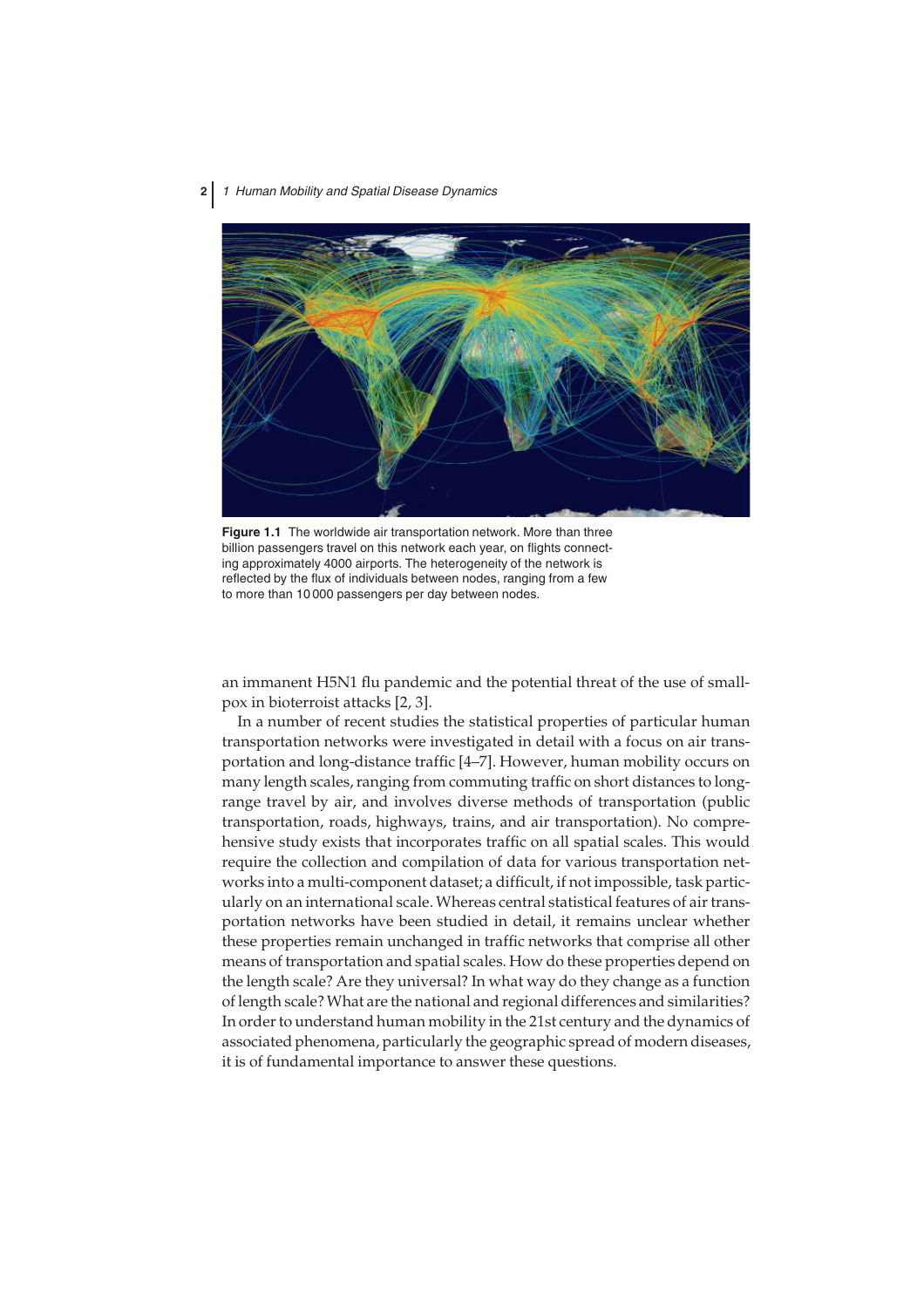Once a more comprehensive understanding of human mobility exists, the next step in the context of spatial epidemics is the translation of traffic information and topological features of complex traffic networks into dynamical components of models that can account for the spatial spread of infectious diseases. These type of models have been devised in the past on a wide range of complexity levels. On one end of the spectrum are reaction diffusion models in which local nonlinear infection dynamics is coupled with diffusive dispersal. Spatial heterogeneity in the host population is generally neglected in these models [8]. The type of questions which these models address are, for example; Under what circumstance does a propagating epidemic wave develop? How does the speed of the wave depend on the parameters of the model? What impact does spatial heterogeneity have on the disease dynamics, and what are the statistical regularities in spatial patterns?

On the other end of the spectrum are sophisticated models that are constructed with a high degree of detail [2, 3, 9, 10]. Examples of these models are agent-based simulation frameworks in which social, spatial and temporal heterogeneity are taken into account. Frequently these models contain entire global transportation networks and extrapolations where empirical data is lacking based on known statistics.

This chapter contains two parts. In the first part I will discuss recent progess in the study of multi-length scale transportation networks. I will show that, despite their complexity, these networks exhibit a set of scaling relations and statistical regularities. In the second part I will review how the topological features of traffic networks can be incorporated in models for disease dynamics and show that the way topology is translated into dynamics can have a profound impact on the overall disease dynamics.

## **1.2 Quantitative Assessments of Human Mobility**

#### 1.2.1 **Preliminary Considerations**

Formally we can address the issue of mobile individuals by the collection of individual trajectories of each of  $N$  individuals of a population, that is the collection  $\{\vec{x}_i(t)\}_{i=1,\dots,N}$  where each individual is labeled *i*. Clearly the measurement and the prediction of each individual's location  $\vec{x}_i(t)$  as a function of time is beyond a researcher's grasp. Some very recent experiments, however, employing high-precision measurements based on GPS (global positioning via satellite) or using cell phone location as a proxy for  $\vec{x}_i(t)$  have made it possible at least to measure, individual trajectories with unexpected accuracy [11].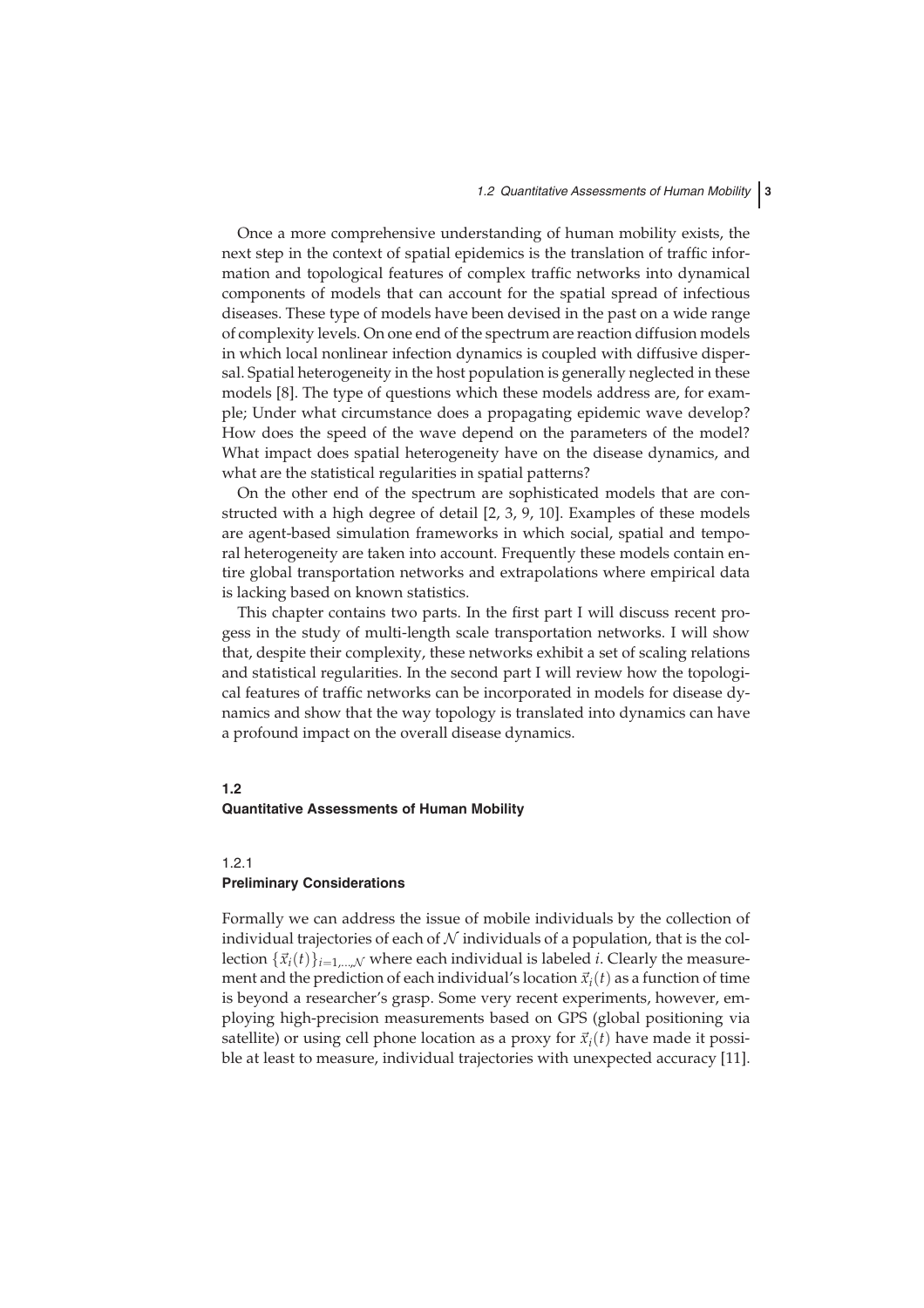# **4** 1 Human Mobility and Spatial Disease Dynamics

The next best approach to human mobility is based on population averages. To this end it is useful to define the microscopic time dependent density of individuals

$$
u(\vec{x},t) = \frac{1}{A} \sum_{i}^{N} \delta(\vec{x} - \vec{x}_i(t))
$$
\n(1.1)

where *A* is the spatial area under consideration. The global density of individuals in *A* is given by the integral of *u*, that is

$$
u_0 = \frac{\mathcal{N}}{A} = \int d\vec{x} u(\vec{x}, t) . \qquad (1.2)
$$

The expecation value  $\langle u(\vec{x},t) \rangle$  of the microscopic density is related to the probability  $p_i(\vec{x}, t)$  of individual *i* being located at  $\vec{x}$  by

$$
\langle u(\vec{x},t) \rangle = \frac{1}{A} \sum_{i}^{N} \langle \delta(\vec{x} - \vec{x}_i(t)) \rangle
$$
  
= 
$$
\frac{1}{A} \sum_{i}^{N} p_i(\vec{x},t)
$$
 (1.3)

Because for each *i* even the quantitiv  $p_i(\vec{x}, t)$  is usually inaccessible to measurement, a widespread assumption made in models is that individuals are indistinguishable and that although  $\vec{x}_i(t) \neq \vec{x}_i(t)$  one assumes  $p_i(\vec{x}, t) = p_i(\vec{x}, t)$ and thus

$$
\langle u(\vec{x},t)\rangle = \frac{1}{A}p(\vec{x},t) \tag{1.4}
$$

Despite its simplicity, this equation is fundamental to the probabilistic interpretation of models that are based on the time-evolution of concentrations. It connects the probabilistic quantity  $p(\vec{x}, t)$  to the measurable density of individuals. The second assumption in the conceptual setup of analyzing human mobility is an ergodicity assumption, that is given by

$$
\frac{1}{\Delta A} \int dAu(\vec{x}, t) \approx \langle u(\vec{x}, t) \rangle , \qquad (1.5)
$$

in which  $\Delta A \ll A$  is an area small in comparison to the spatial size of the entire system but large enough such that sufficient individuals reside in it at all times such that the spatial average (left-hand side of (1.5)) is approximately equal to the expected density. The degree to which these assumptions are fulfilled determines the right choice of model. Two structurally different models reflect a range of possibilities.

On one hand, if  $p(\vec{x}, t)$  varies little in magnitude and the global density N /*A* is large enough, one can find a microscopic scale ∆*A* such that a sufficient amount of individuals are always contained in each microscopic unit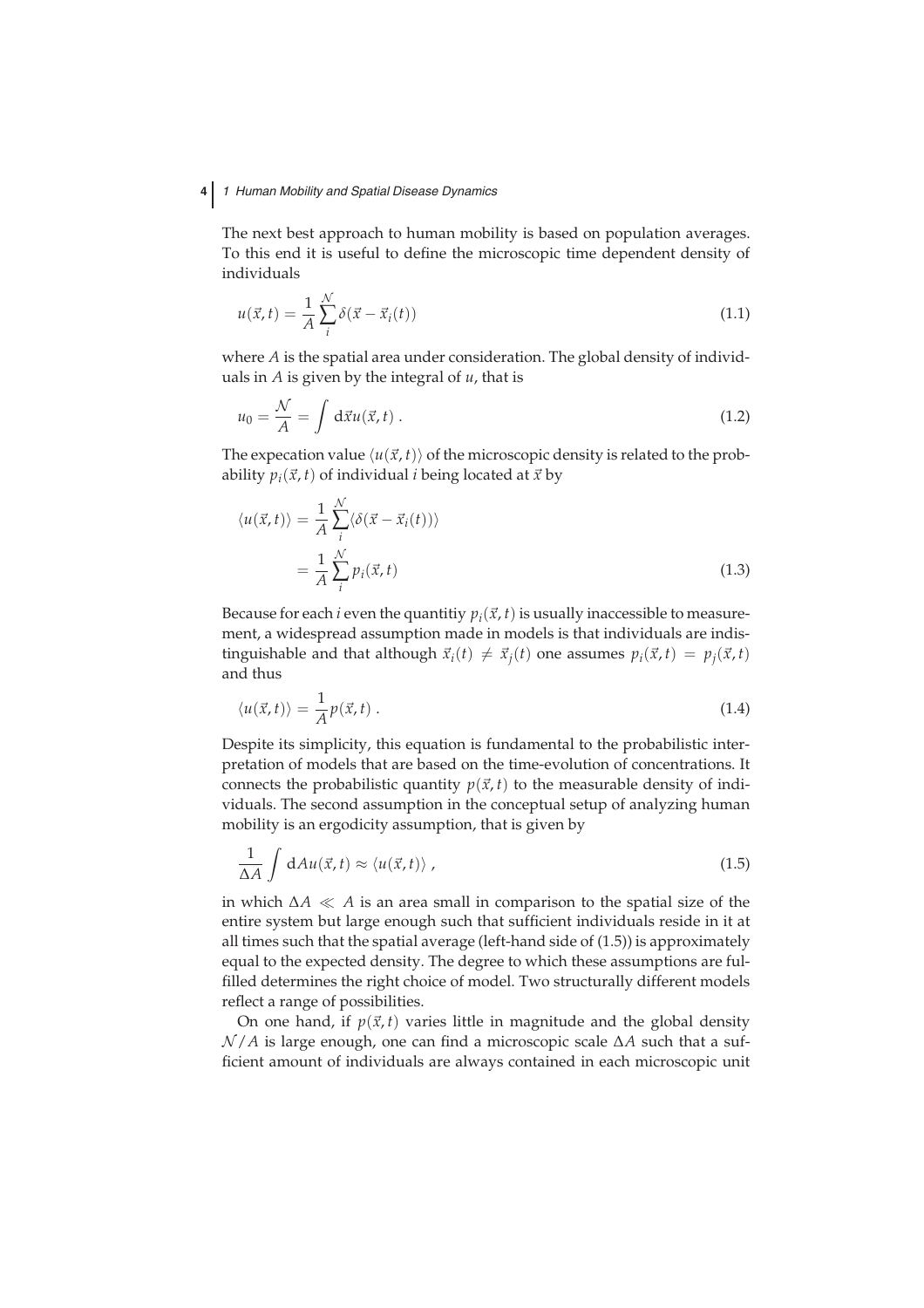area for (1.5) to be valid. One a large scale one can then consider

$$
n(\vec{x},t) = \Delta A \langle u(\vec{x},t) \rangle \tag{1.6}
$$

a spatially continuous deterministic quantity and introduce dynamical equations for it.

Humans, however, are typically clustered in urban areas, cities, towns and villages in which the density of individuals is high as opposed to areas in between where is it negligible. In this case a metapopulation approach is more suitable. In this approach communities are defined by  $p(\vec{x}, t)$  exceeding some threshold in some spatially compact area  $\Omega_n$  and one labels these regions by a discrete index *n*. The size of each community *n* is given by

$$
N_n(t) = \Omega_n \langle u(\vec{x}, t) \rangle \,. \tag{1.7}
$$

In these models mobility of individuals is equivalent to exchange of them between the discrete set of communities. In metapopulation models  $N_n(t)$  is typically considered a deterministic quantity for which (1.5) holds. The coupling of these communities is conveyed by mobility networks that quantify the exchange of individuals between them. Usually these traffic networks are quantified by a matrix  $W_{nm} \geq 0$  whose elements reflect the traffic flux between communities.

## 1.2.2

#### **The Lack of Scale in Human Mobility**

By far the most studied human mobility system, particularly in the context of human infectious disease dynamics is the worldwide air transportation system, see Figure 1.1. The network is defined by a passenger flux matrix each element *W<sub>nm</sub>* of which quantifies the number of passengers that travel between airport *m* and *n*. In a series of studies, air transportation networks were investigated using methods of complex network theory [4, 7, 12] and have been employed as the backbone in a set of models that attempt to account for the global spread of emergent human infectious diseases [5, 6, 13].

However, one of the central drawbacks of focusing on air transportation alone is that only long-range traffic is covered by it. If, for instance, one sets out to develop a model for disease dynamics on small to intermediate length scales, for example in countries such as Germany or the UK, air transportation does play a role, but an insignificant one compared to traffic on the network of highways and railways. Confronted with the difficulty of compiling a comprehensive dataset of human mobility covering all length scales, the idea was recently developed to employ proxies of human travel that indirectly provide information on mobility patterns of individuals. In [14] this idea was employed for the first time by analyzing the geographical circulation of bank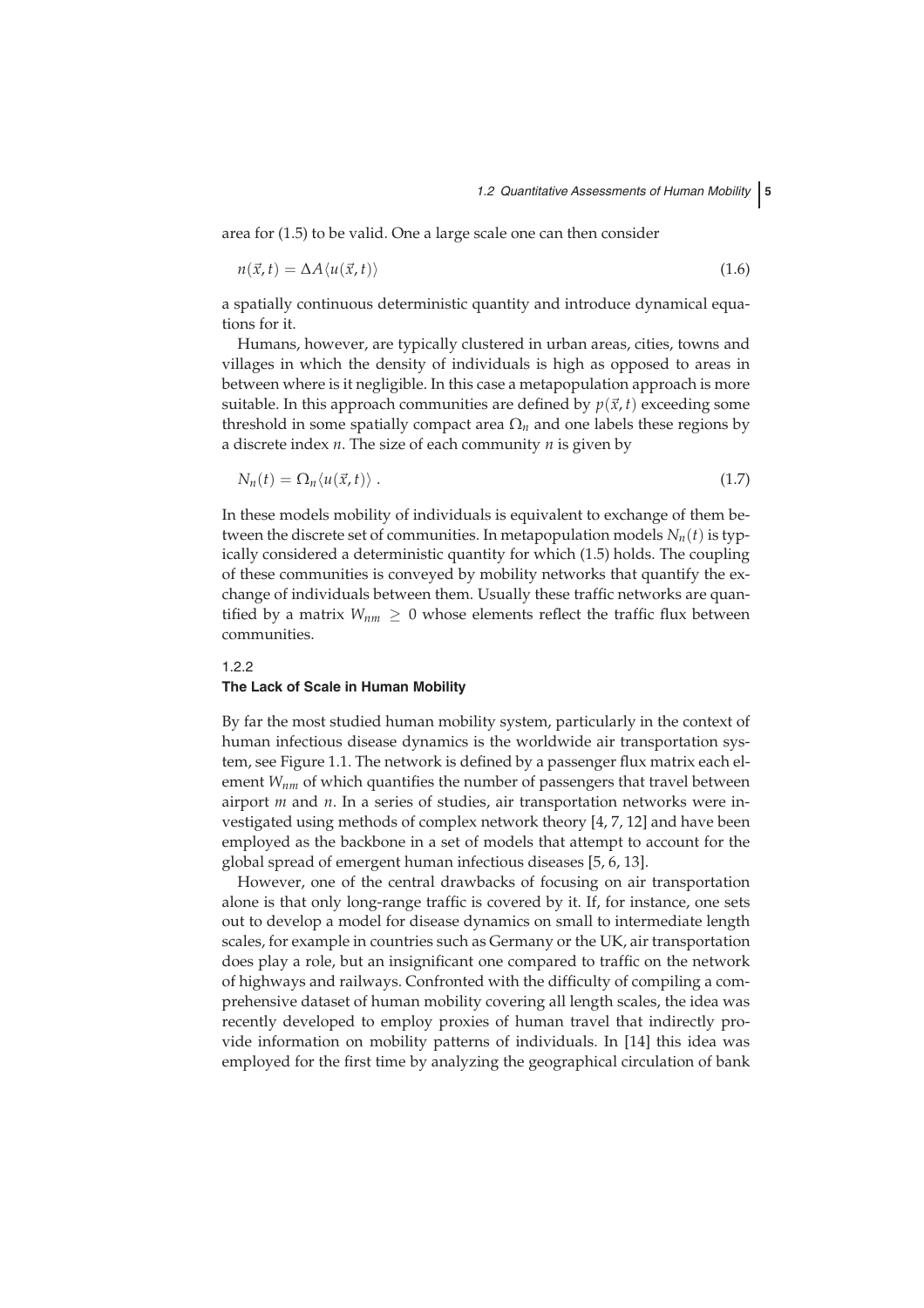notes. In the study, data was analyzed which had been collected at the online bill tracker www.wheresgeorge.com founded by Hank Eskin in 1998. The idea of the game is simple. Individual dollars bills are marked and enter circulation. When new users come into possession of a marked bill, they can register at the site and report the current location of the bill by entering the zip code. Successive reports of a bill yield a spatio-temporal trajectory with a very high resolution. Since 1998 wheresgeorge.com has become the largest bill-tracking website worldwide with more than three million registered users and more than 140 million registered bills. Approximately 10% of all bills have had hits yielding a total of more than 14 million single trajectories consisting of origin  $\vec{X}_1$  (initial entry location) and destination  $\vec{X}_2$  (hit location). Figure 1.2 illustrates a sample of trajectories of bills with initial entries in five US cities. Shown are journeys of bills that lasted a week or less. Clearly, the majority of bills remains in the vicinity of their initial entry, yet a small but significant number of bills traversed distances of the order of the size of the US, consistent with the intuitive notion that short trips occur more frequently than long ones. One of the key results of the 2006 study was the first quantitative estimate of the probability  $p(r)$  of a bill traversing a distance  $r$  in a short period of time, a direct estimate of the probability of humans performing journeys of this distance in a short period of time. This quantity is shown in Figure 1.2. This estimate was based on a dataset of 464 670 individual bills. On a range of distances between 10 and 3500 km, this probability follows an inverse power law, that is

$$
p(r) \sim \frac{1}{r^{1+\mu}}\tag{1.8}
$$

with an exponent  $\mu \approx 0.6$ . Despite the multitude of means of transportation involved, the underlying complexity of human travel behavior and the strong spatial heterogeneity of the United States, the probability follows this simple mathematical law indicating that human mobility is governed by underlying universal rules. Moreover, the specific functional form has important consequences. If one assumes that individual bills perform a spatial random walk with an arbitrary probability distribution  $p(r)$  for distances at every step, one can ask: What is the typical distance  $|\vec{X}(t)|$  from the initial starting point as a function of time? For ordinary random walks (Brownian motion) which are ubiquitous in the natural sciences, the behavior of  $|\vec{X}(t)|$  is determined by the standard deviation  $\sigma = \sqrt{\langle r^2 \rangle - \langle r \rangle^2}$  of the single steps and irrespective of the particular shape of the distance scales according to the "square-root law", that is  $|X(t)| \sim √t$ , a direct consequence of the central limit theorem [15]. However, for a power law of the type observed in the dispersal of bank notes the variance diverges for exponents  $\mu < 2$  and the situation is more complex. It implies that the dispersal of bank notes lacks a typical length scale, is fractal and the trajectories of bills are reminiscent of a particular class of random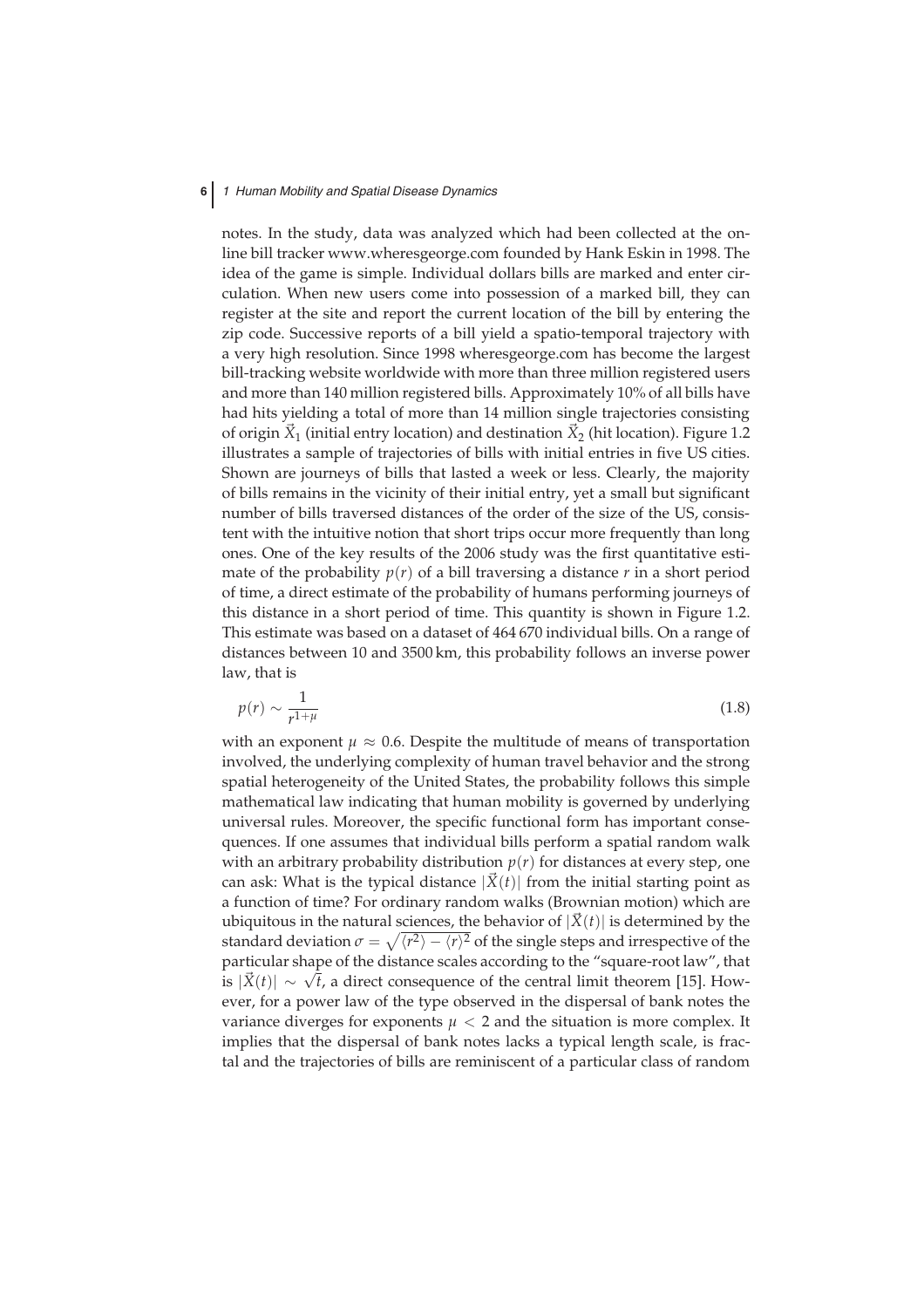

bills in the United States. (a) Lines connect origin and destination locations of bills that traveled for less than a week. The majority of bills remain in the vicinity of their starting point, yet a small but significant fraction of bills travel long distances. (b) The probability  $p(r)$  of traveling a distance  $r$  in a short period of time of *T* less than a week. The dashed line indicates the inverse power law of Equation (1.8) in the text. The colors encode the subsets of trajectories that started in large

small towns (red). Despite systematic deviations for small distances, the asymptotic power law behavior is the same for all subsets indicating the universality of dispersal. (c) Two-dimensional trajectory of and ordinary random walk or Brownian motion. (d) Trajectory of a superdiffusive Lévy flight. The Lévy flight geometry consists of small clusters interconnected by long leaps. The dispersal of bank notes is reminiscent of Lévy flight trajectories such as the one depicted.

walks known as Lévy flights [16, 17]. Lévy flights, as opposed to ordinary random walks are anomalously diffusive, they exhibit a scaling relation that depends on the exponent:

$$
|\vec{X}(t)| \sim t^{1/\mu} \,. \tag{1.9}
$$

Because Lévy flights are superdiffusive, they disperse faster than ordinary random walks, and their geometrical structure differs considerable from ordinary random walks, see Figure 1.2. The discovery that the dispersal of bank notes and therefore human travel behavior lacks a scale and is related to Lévy flights was a major breakthrough in understanding human mobility on global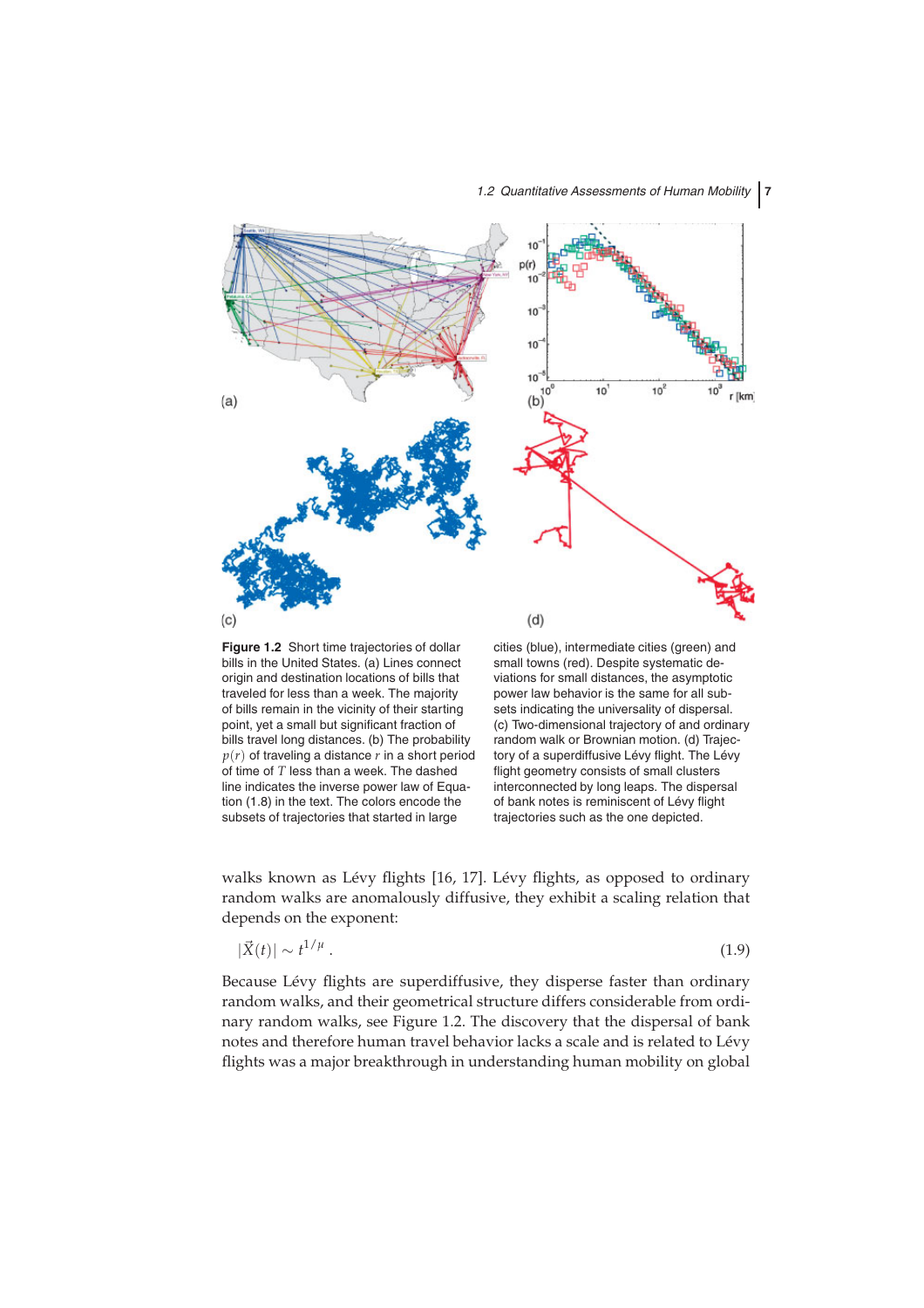scales. This result is particularly intriguing because power laws of the type above and Lévy flight dispersal have been observed in foraging animals such as the albatross, deer and marine predators as well [18–20] and have since then been validated by a recent study on mobile phone dynamics [11], indicating that emergent mobility patterns are determined by similar underlying rules.

## **1.3 Statistical Properties and Scaling Laws in Multi-Scale Mobility Networks**

Figure 1.3 illustrates a proxy network obtained from the flux of dollars in the United States, including all spatial scales. This network is defined by 3109 nodes (counties in the United States excluding Alaska and Hawaii) connected by weights *Wnm* that represent the flux rate of bills from county *m* to *n* in units of bills per day. The entire network structure is thus encoded in the  $3109 \times 3109$  flux matrix  $\tilde{W}$ . As each location has a well-defined geographical position, this multi-scale US traffic network can be visualized as a geographically embedded network as shown in the figure. Qualitatively, one can see that prominent East coast–West coast fluxes exist in the network. Yet the strongest connections are the short to intermediate length scale connections, as opposed to the air transportation network that serves long distance only. Although every day 2.35 million passengers travel on the US air transportation network, this represents only a small subset of the multi-scale traffic network. The histogram in Figure 1.3 illustrates these properties more quantitatively, comparing the relative frequency of distances in the multi-scale wheresgeorge network to the air transportation network. Clearly, the majority of distances served by air transportation, peaks around 1000 km, whereas distances in the multi-scale network are broadly distributed across a wide range from a few to a few thousand kilometers.

In order to understand human mobility on all spatial scales it is therefore essential to include all means of transportation indirectly involved in the wheresgeorge money circulation network. The bill circulation network quantified by the flux matrix can give important insight into the statistical features of human mobility across the United States. In order to quantify the statistical features of the network we will concentrate on the flux of bills in and out of a node given by

$$
F_n^{\text{in}} = \sum_m W_{nm} \quad F_n^{\text{out}} = \sum_m W_{mn} \tag{1.10}
$$

respectively. These flux measures are a direct proxy for the overall traffic capacity of a node in the network. Furthermore, we will investigate the in- and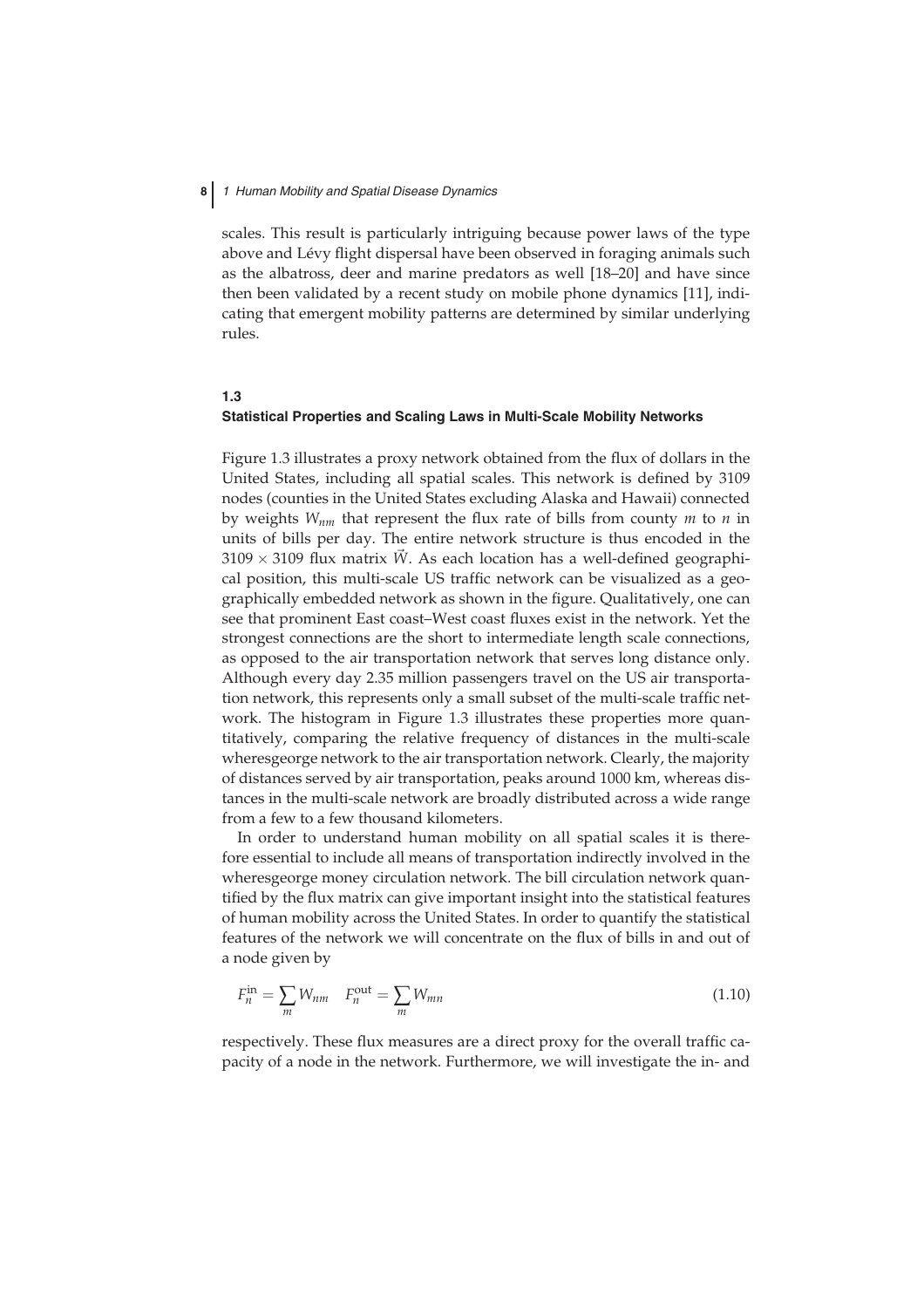



**Figure 1.3** (a) The flux of dollar bills in the United States. Each line represents the flux of bills between the counties it connects. The color encodes the magnitude of the flux, bright lines indicate heavy flux, dark lines weak flux. The figure illustrates the strong heterogeneity of money dispersal, short distance connections typically exhibit strong fluxes, long distance connections are weaker but significant. (b) The population density of the United States spatially resolved and colored on a logscale. (c) The



US air transportation network. The lines indicate connections between the 413 major airports in the US. The color encodes the magnitude of connections in passengers per day. (d) Relative frequency of distances in the multi-scale traffic network obtained from the wheresgeorge dataset (red) compared to the air-transportation network (blue). Air transportation mainly serves long distance whereas multi-scale traffic exhibits a broad distribution ranging from a few to a few thousand kilometers.

out-degree of a node defined according to

$$
k_n^{\text{in}} = \sum_{m} A_{nm} \quad k_n^{\text{out}} = \sum_{m} A_{mn} \tag{1.11}
$$

where the elements *Anm* are entries of the adjacency matrix **A**. These elements are either one or zero depending on whether or not nodes are connected. The degree of a node quantifies the connectivity of a node, that is to how many other nodes a given node is connected. A first important but expected feature of the multi-scale mobility network is its degree of symmetry. Figure 1.4 depicts the correlation of the flux of bills in and out of each node and a correlogram of the in- and out-degrees. These quantities exhibit a linear relationship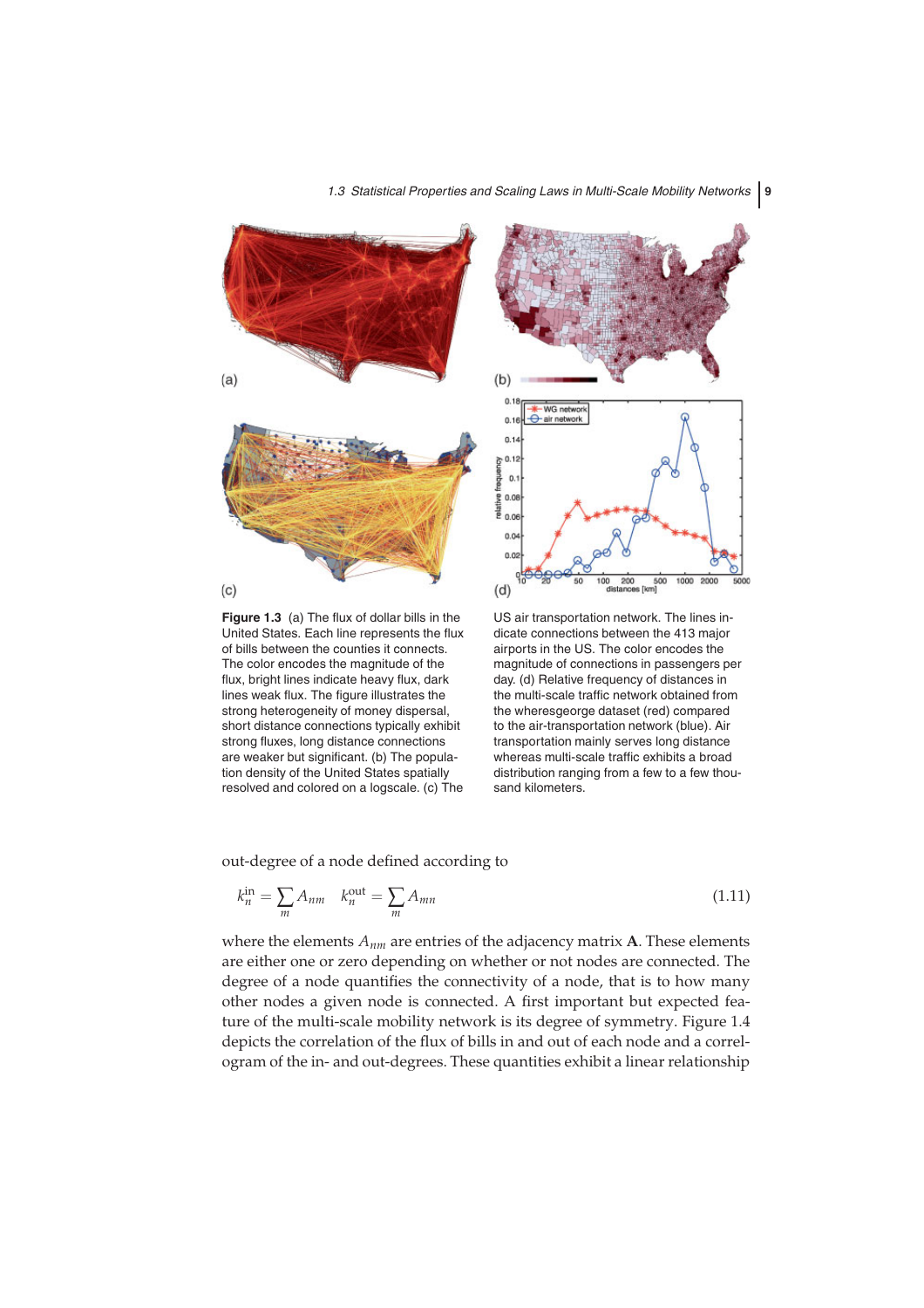

**Figure 1.4** Symmetry of the money circulation network. The figures depict the correlation  $F_n^{\text{in}}$  and  $F_n^{\text{out}}$  of flux of bill in and out and the in- and out-degree  $k_n^{\text{in}}$  and  $k_n^{\text{out}}$  of a node  $n$  for all 3109 nodes in the network. The dashed lines represent the linear relationships.

subject to fluctuations,

$$
F_n^{\text{in}} \approx F_n^{\text{out}} \quad k_n^{\text{in}} \approx k_n^{\text{out}} \tag{1.12}
$$

indicated by the dashed lines in the figure. Note also that the magnitude of the flux values ranges over nearly four orders of magnitude, a first indication of the strong heterogeneity of the network.

This high degree of heterogeneity is further illustrated by the cumulative distributions of the weights, the fluxes and the degrees of all the nodes in the network as depicted in Figure 1.5. All quantities are broadly distributed across a wide range of scales. Very similar broad distributions have been observed in studies of the air transportion networks [4, 7, 12]. A very important issue in transportation theory is the development of a plausible evolutionary mechanism that can account for the emergence of these distributions; a task that has not been accomplished so far. There is no plausible "theory" for human traffic networks, as of today, that predicts the precise functional form of the distributions shown in Figure 1.5.

#### 1.3.1 **Scaling Laws in the Topological Features of Multi-Scale Transportation Networks**

In order to reveal additional structure in multi-scale human mobility networks we investigated the functional relation of the quantities defined above; that is, what is the functional relation of fluxes and degrees with respect to the population size of a node? Figure 1.6 illustrates the statistical relationship between the population size of a node and the flux of bills into a node. The dashed line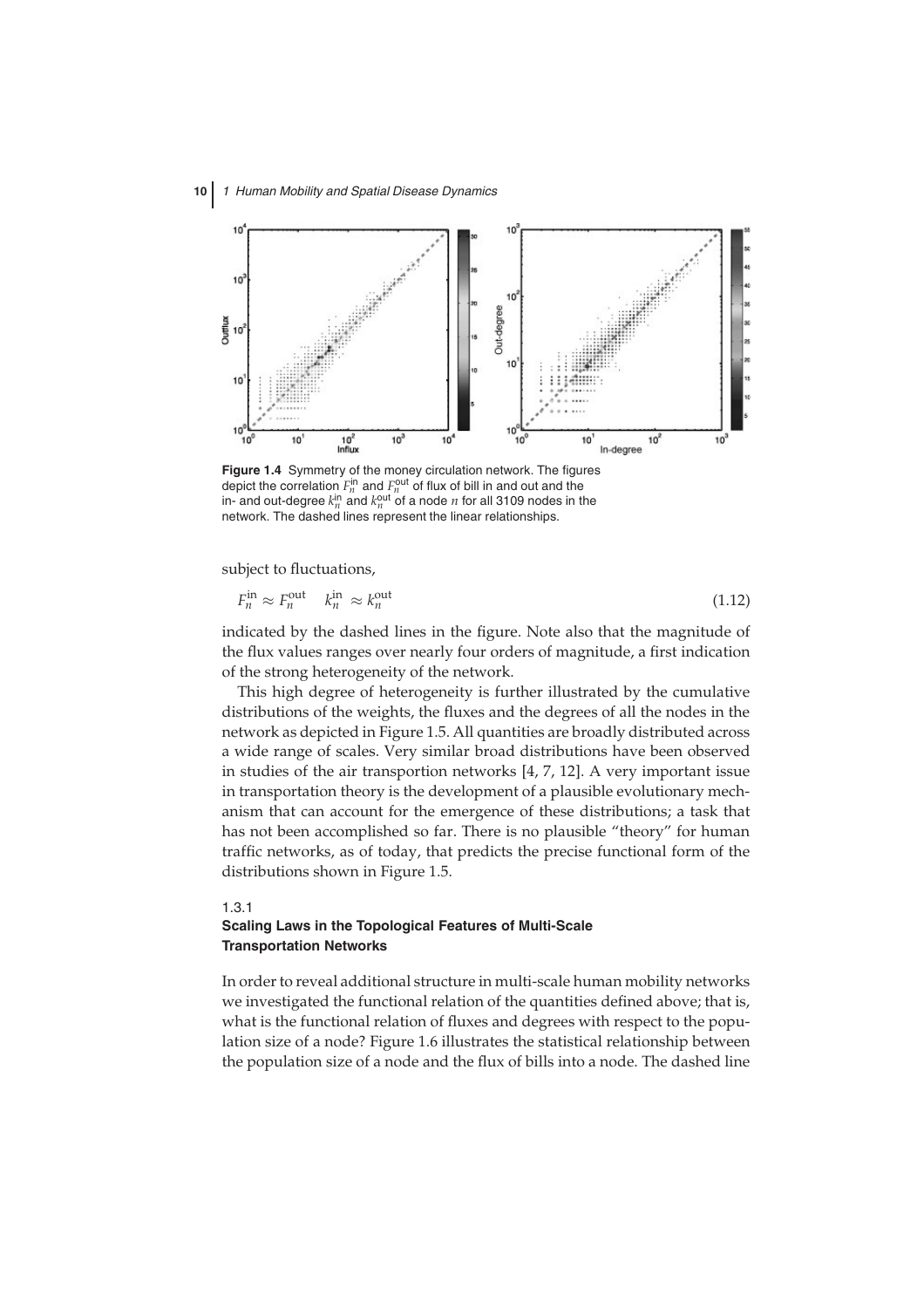

**Figure 1.5** Heterogeneity of multi-scale human mobility networks. Cumulative probability distributions of the population size of the nodes (a), the weight matrix elements  $W_{nm}$  (b), the flux of bills  $F_n$  in and out of nodes, see (c) and the degree  $k_n$  of the nodes (d). The broadness of these distributions is a consequence of the strong heterogeneity of the network.



**Figure 1.6** The functional dependence of influx *F*in (a) and in-degree  $k^{\text{in}}$  (b) on the population size P of a node. The flux of bill depends linearly on the population size (gray dashed line), whereas the degree exhibits a sublinear dependence (pink dashed line).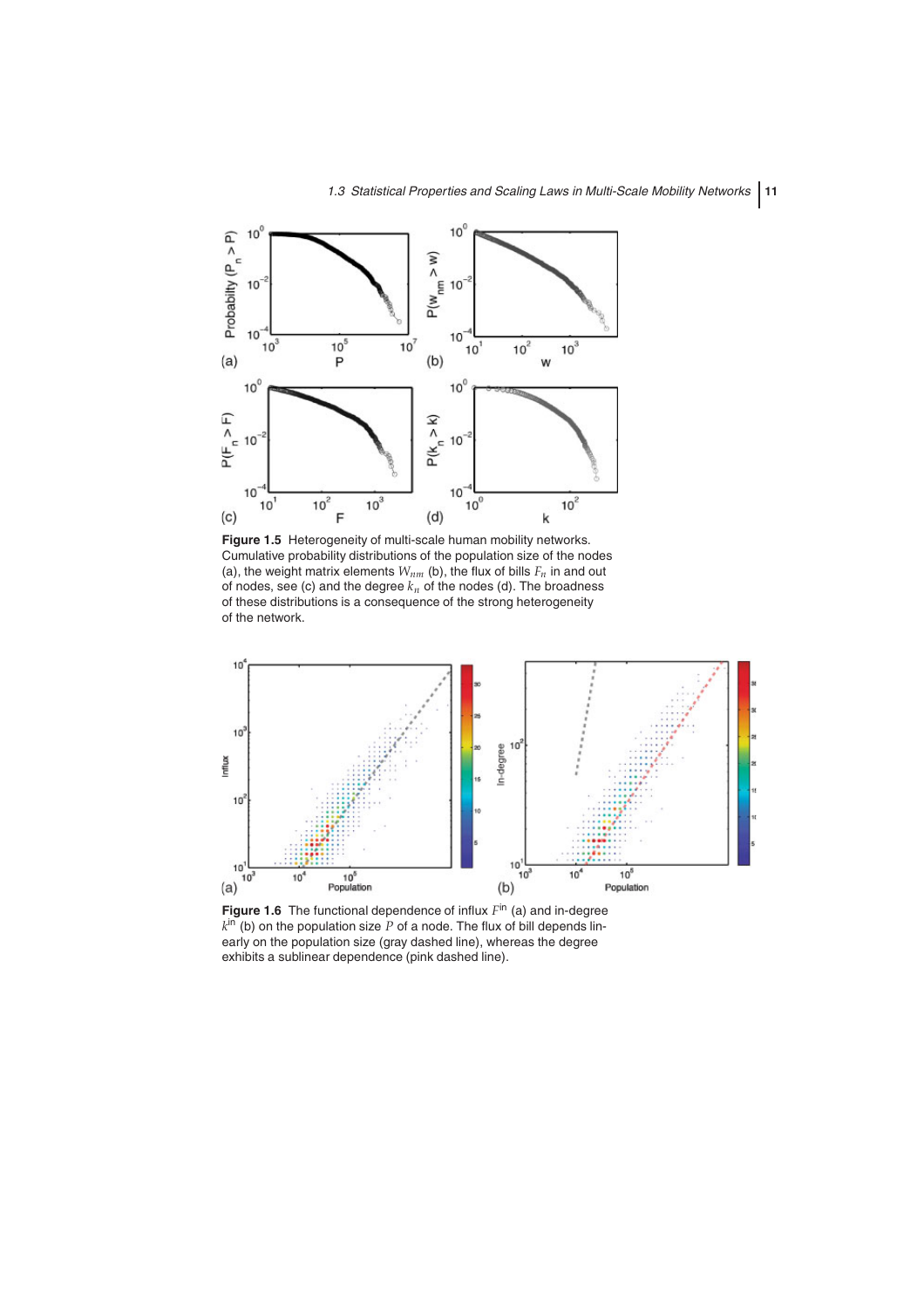in the figure represents a linear relationship with slope one, indicating that traffic through a node grows linearly with the population size.

 $F(P) \sim P$  (1.13)

Intuitively, this is expected, as the larger the population of a node the more traffic flows in and out of it. However, correlating the degree of a node against the population size indicates a sublinear relationship:

 $k(P) \sim P^{\xi}$  (1.14)

with an exponent  $\xi \approx 0.7$ , contrasting the intuitive notion that the connectivity of a node also grows linearly with population size. From the scaling relations (1.13) and (1.14) we can determine an important property of multiscale mobility networks. The typical strength of a connection is given by the ratio of flux and degree and one obtains heuristically

$$
W \sim P^{1-\xi} \tag{1.15}
$$

This implies that larger counties are not only connected to a larger number of other counties but also that the typical strength of every connection is stronger. Both relations are determined by the universal exponent *ξ* = 0.7 and these relations hold over nearly four orders of magnitude, a surprising regularity exhibited by the multi-scale mobility network. Again, no theory exists that can account for these scaling relations and the value of the exponent.

## **1.4 Spatially Extended Epidemic Models**

In summary, two prominent features of multi-scale human mobility networks emerged in the analysis above. (1) Networks exhibit a strong heterogeneity, the distribution of weights, traffic fluxes and populations sizes of community range over many orders of magnitude. (2) Although the interaction magnitude in terms of traffic intensities decreases with distance, the observed power laws indicate that long-range interactions play a significant role in spatial disease dynamics. In the models to be discussed below, we will introduce a class of spatially extended models in which the impact and interplay of both spatial heterogeneity and long-range spatial interactions can be investigated in a systematic fashion. It will also become clear that another key issue in spatial disease dynamics is the translation of topological features of transportation networks, that is the flux matrix **W** into dynamical entities which generate the dispersal in space. At first glance, this may seem a straightforward process. However, as we will see, this is a nontrivial task, and the behavior of a spatially extended epidemic model depends sensitively on the precise choice of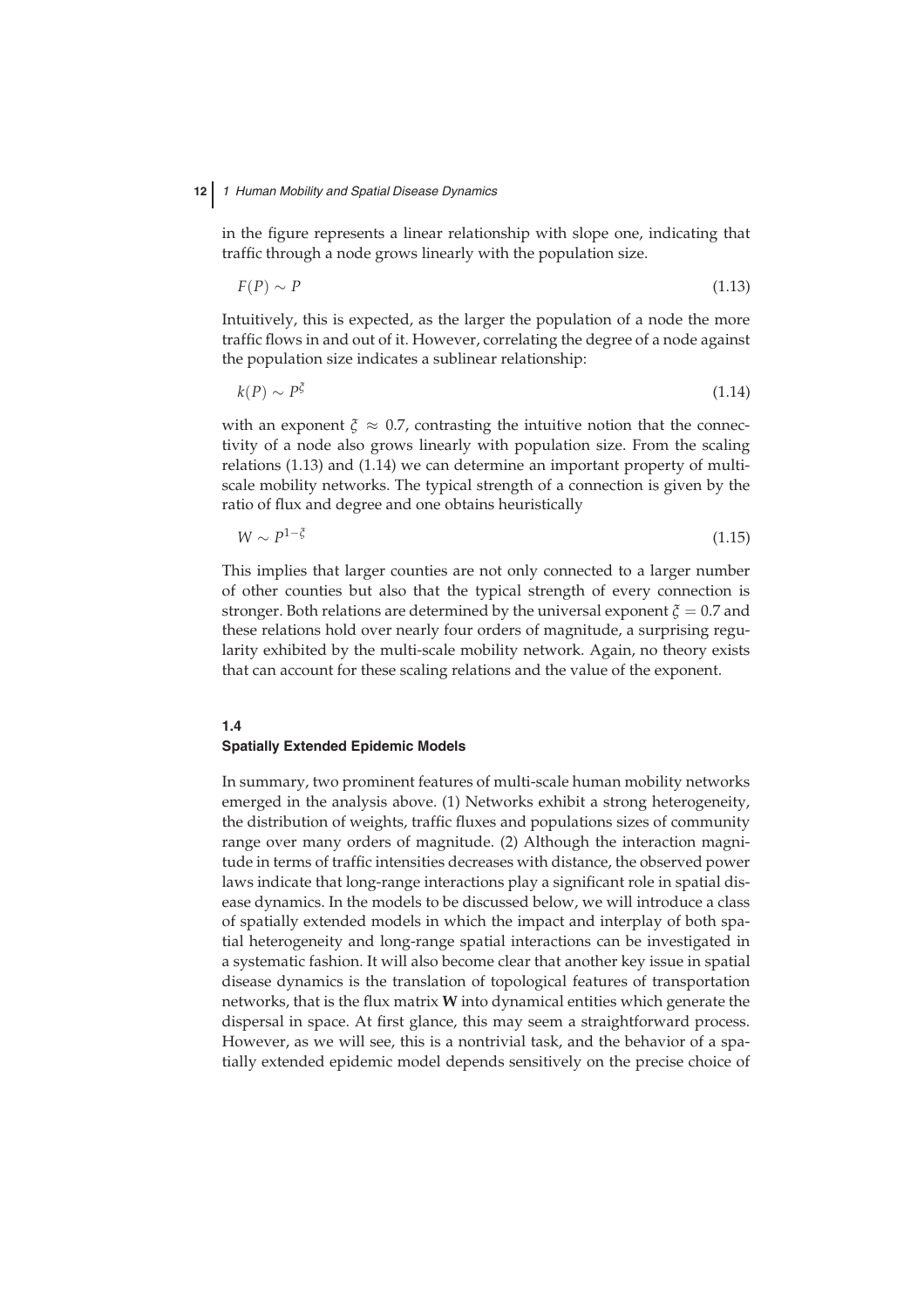method of translating the topology of a transportation network into dynamics. To understand this, we first review some of the paradigmatic models for disease dynamics in a single population.

#### 1.4.1 **Disease Dynamics in a Single Population**

One of the simplest models for an epidemic in a single population is the SIR model [21]. In this model a population of *N* individuals is classified according to infectious state, that is a person can be susceptible (S) to the disease, infected (I) by the disease, and recovered (R) from the disease. Recovered individuals are assumed to have aquired immunity to the disease and can no longer be infected. Each individual in a population may undergo the transition

$$
S \to I \to R \tag{1.16}
$$

during the time course of an infection. The dynamics of an epidemic is governed by only two reactions:

$$
S + I \xrightarrow{\alpha} 2I \tag{1.17}
$$

$$
I \xrightarrow{\beta} R \tag{1.18}
$$

a contact-initiated disease transmission and the recovery from disease, respectively. Models of this type are known as compartmental models, because a population is divided into different compartments defining the state and individuals of various compartments which interact by a set of reactions. A key assumption in the SIR model and, in fact, most single population compartmental models is the mixing assumption. It means that: (1) all individuals of a given class are identical in their behavior; (2) independent of one another; and (3) reactions between a given pair of individuals occurs with the same likelihood as a reaction of any other pair.

The structure of compartmental models is very similar in nature to chemical reactions, in fact one usually employs the mass-action principle to derive ordinary differential equations for the dynamics of the number of susceptibles, infected and recovereds. At any point *t* in time the probability that an infected individual recovers in  $[t, t + \Delta t]$  is assumed to be constant and proportional to ∆*t*. The change in infecteds and recovereds is thus

$$
\Delta I = -\Delta R \approx -\beta \Delta t \tag{1.19}
$$

The probability that an infected succesfully transmits the disease to a susceptible in ∆*t* is given by

$$
P = \Delta t \times \sigma \times T \times \frac{S}{N} \tag{1.20}
$$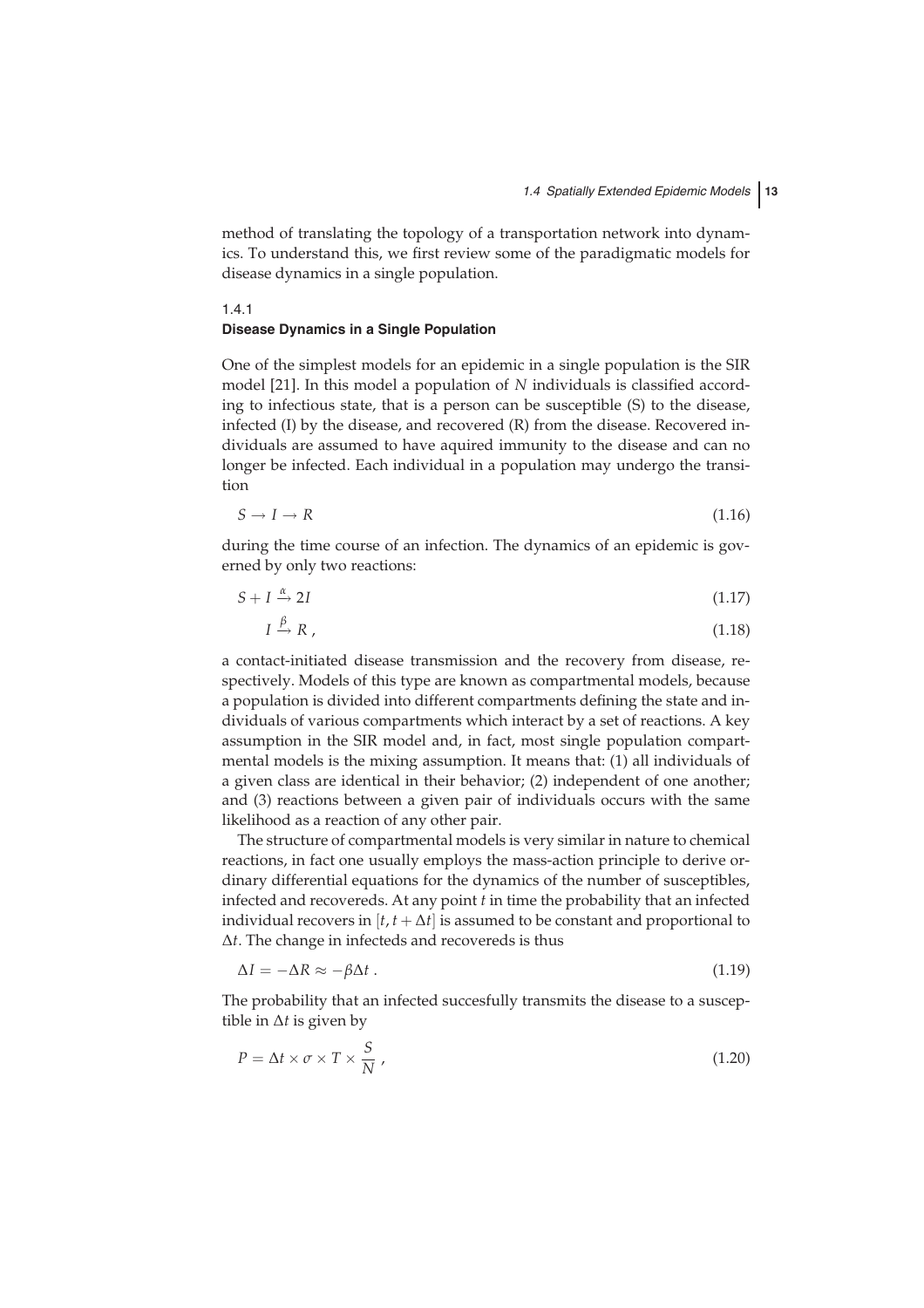where  $\sigma$  is the contact rate between individuals,  $T$  the transmission probability and *S*/*N* the probability that the contact made by the infected is with a susceptible individual. This yields

$$
-\Delta S = \Delta I \approx \alpha \frac{S I}{N} \Delta t \tag{1.21}
$$

where  $\alpha = \sigma T$  is the force of infection, that is the effective transmission rate. For the SIR model this yield the following system of nonlinear ordinary differential equations (ODEs):

$$
\partial_t S = -\alpha \frac{S I}{N}
$$
  
\n
$$
\partial_t I = \alpha \frac{S I}{N} - \beta I
$$
  
\n
$$
\partial_t R = \beta I.
$$
\n(1.22)

We can define fractions  $s = S/N$ ,  $j = I/N$  and  $r = R/N$  and noting that  $S(t) + I(t) + R(t) = N$  (i.e. the population size is conserved) we obtain the SIR model in its canonical form [22]:

$$
\partial_t s = -\alpha s j \n\partial_t j = \alpha s j - \beta j \nr = 1 - s - j.
$$
\n(1.23)

The key parameter in the SIR model is the basic reproduction number

$$
R_0 = \frac{\alpha}{\beta} = \frac{T_{\text{recovery}}}{T_{\text{contacts}}}
$$

the ratio of the force of infection and recovery rate. It is the average number of secondary infections caused by one infected individual in the time that individual is infected, on average. When  $R_0 > 1$ , a population with an initially small fraction of infecteds will be subject to an epidemic: a fast exponential increase and a subsequent decay of  $j(t)$ , see Figure 1.7. When  $R_0$  < 1 no epidemic occurs. The basic reproduction number is thus a threshold parameter.

#### 1.4.1.1 **The SIS Model**

In the SIS model the second reaction scheme (1.18) is replaced by  $I \rightarrow S$ , infected individuals do not aquire immunity but rather recover from the disease to become susceptible again. This model lacks the *R* class and is governed by only one ODE for the infecteds

$$
\partial_t j = \alpha j (1 - j) - \beta j \tag{1.24}
$$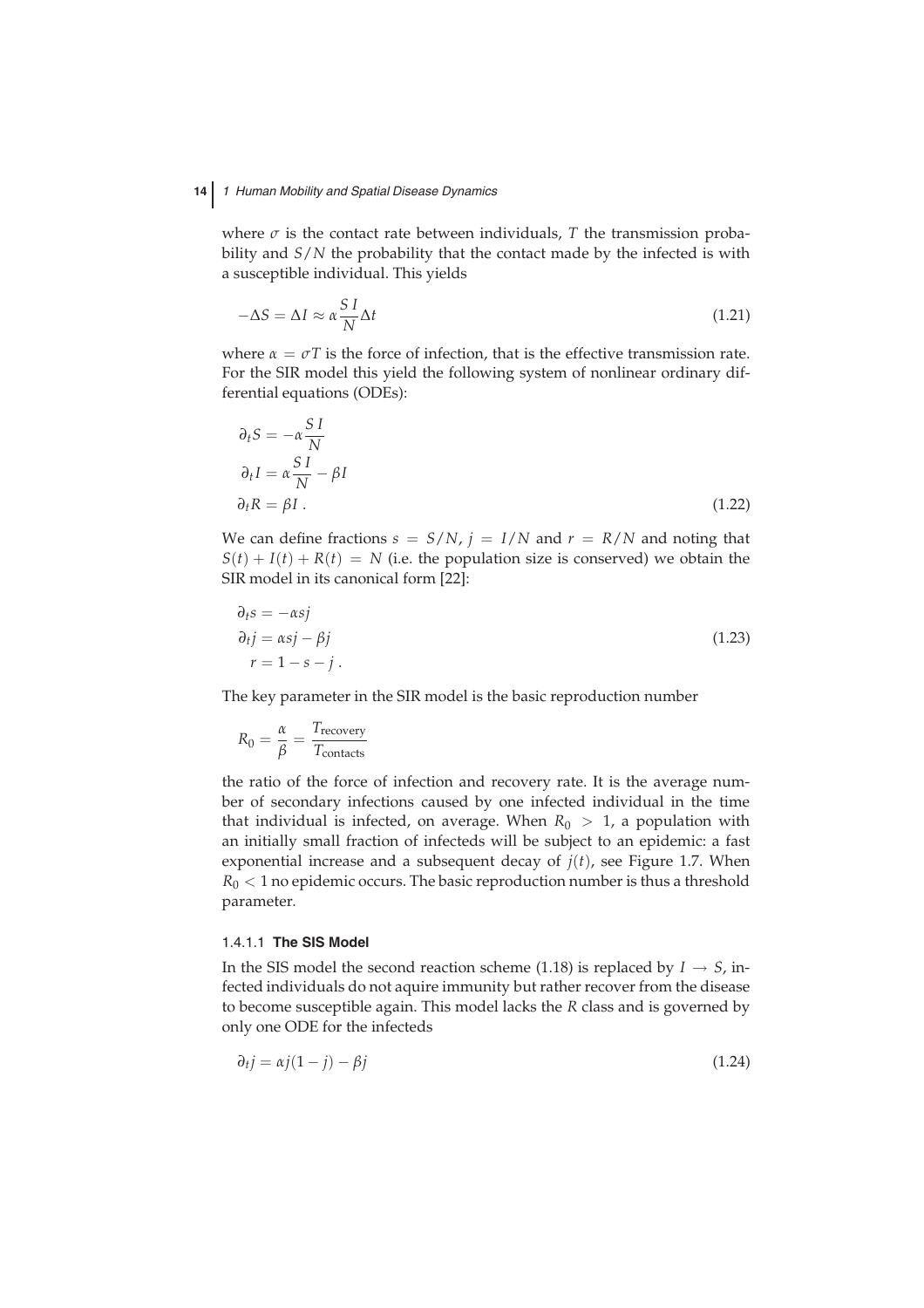

**Figure 1.7** Time evolution of the SIR model as defined by (1.23). Parameters are  $\beta = 1$  and  $R_0 = 4.5$ . The time course of the fraction of infecteds, susceptibles and recovereds are shown in red, blue and green, respectively. The initial condition was  $j(0) = 0.01$ ,  $s(0) = 1 - j(0)$  and  $r(0) = 0$ .

where the conservation of individuals  $s = 1 - j$  is assumed. For  $R_0 = \alpha/\beta > 1$ the SIS model evolves to a stable stationary state given by

$$
j^{\rm s} = 1 - \frac{1}{R_0} \; ,
$$

in which a fraction *j* <sup>s</sup> of the population is infected, the disease is endemic. The SIS model is a useful system for investigating the impact of space on disease dynamics and we will discuss the spatially extended SIS model in the next section.

## **1.5 Spatial Models**

In the heart of all spatial models is the motivation to forsake the assumption of homogenous mixing of individuals and incorporate the fact that individuals belonging to different populations exhibit different interaction probabilities and that they are mobile in space. The conceptual tool underlying the development of spatial models is that of a metapopulation. A metapopulation is a set  $m = 1, \ldots, M$  of populations of size  $N_n$ . The total number of individuals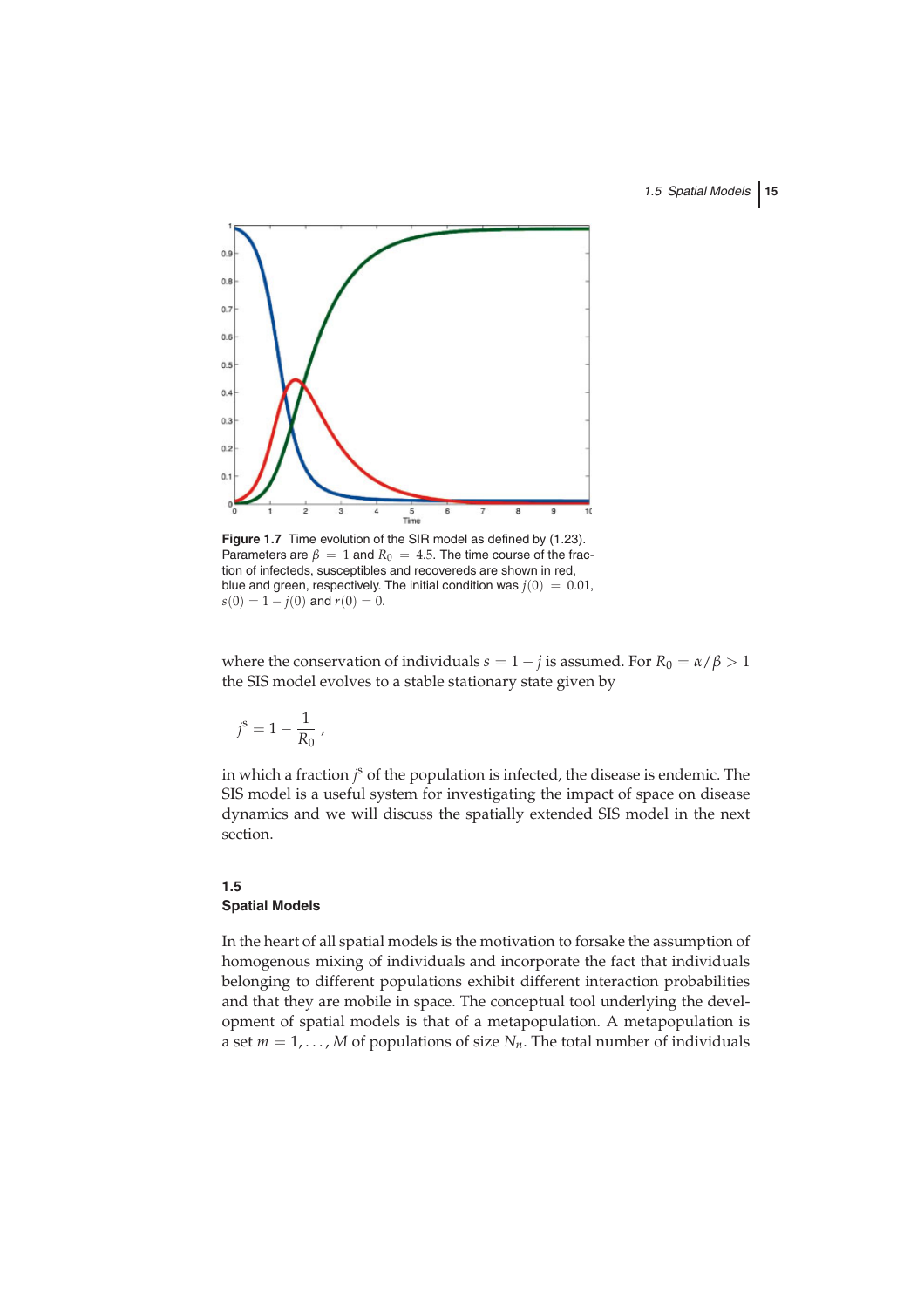of the metapopulation is

$$
N = \sum_{n=1}^{M} N_n \tag{1.25}
$$

It is usually assumed that the dynamics in each population is governed by dynamics that adhere to homogeneous mixing but interaction of individuals between populations are governed by additional laws. The most important of these interactions for disease dynamics is the random exchange of individuals between populations. The most straightforward generalization of the SIS model, including metapopulations, is given by:

$$
S_n + I_n \xrightarrow{\alpha} 2I_n
$$
  
\n
$$
I_n \xrightarrow{\beta} S_n
$$
  
\n
$$
S_n \xrightarrow{w_{mn}} S_m
$$
  
\n
$$
I_n \xrightarrow{w_{mn}} I_m
$$
\n(1.26)

In addition to the first two reactions, that is ordinary SIS dynamics in each population *n*, susceptibles and infecteds can randomly move between population  $m$  and  $n$ , the rate of which is governed by the probability rate  $w_{mn}$ . The assumption in this model is that individuals of all types randomly travel between populations in the same fashion. The set of ODEs governing disease dynamics is then given by a set of 2*M* coupled ODEs:

$$
\partial_t S_n = -\alpha \frac{S_n I_n}{N_n} + \beta I_n + \sum_{m \neq n} \left[ w_{nm} S_m - w_{mn} S_n \right]
$$
  

$$
\partial_t I_n = \alpha \frac{S_n I_n}{N_n} - \beta I_n + \sum_{m \neq n} \left[ w_{nm} I_m - w_{mn} I_n \right].
$$
 (1.27)

The total rate of leaving a node *n* is given by  $\sum_{m \neq n} w_{mn}$  and the expected time an individual remains in a population *n* is

$$
\langle T_n \rangle = \frac{1}{\sum_{m \neq n} w_{mn}} \,. \tag{1.28}
$$

Note, that in the metapopulation system, the number  $N_n(t) = S_n(t) + I_n(t)$ of individuals in each subpopulation is generally time-dependent, in fact, adding the ODEs pairwise we obtain

$$
\partial_t N_n = \sum_{m \neq n} \left[ w_{nm} N_m - w_{mn} N_n \right]. \tag{1.29}
$$

In most models it is usually assumed that the system is equilibrated with respect to dispersal, that is  $N_n$  does not change over time and is therefore equal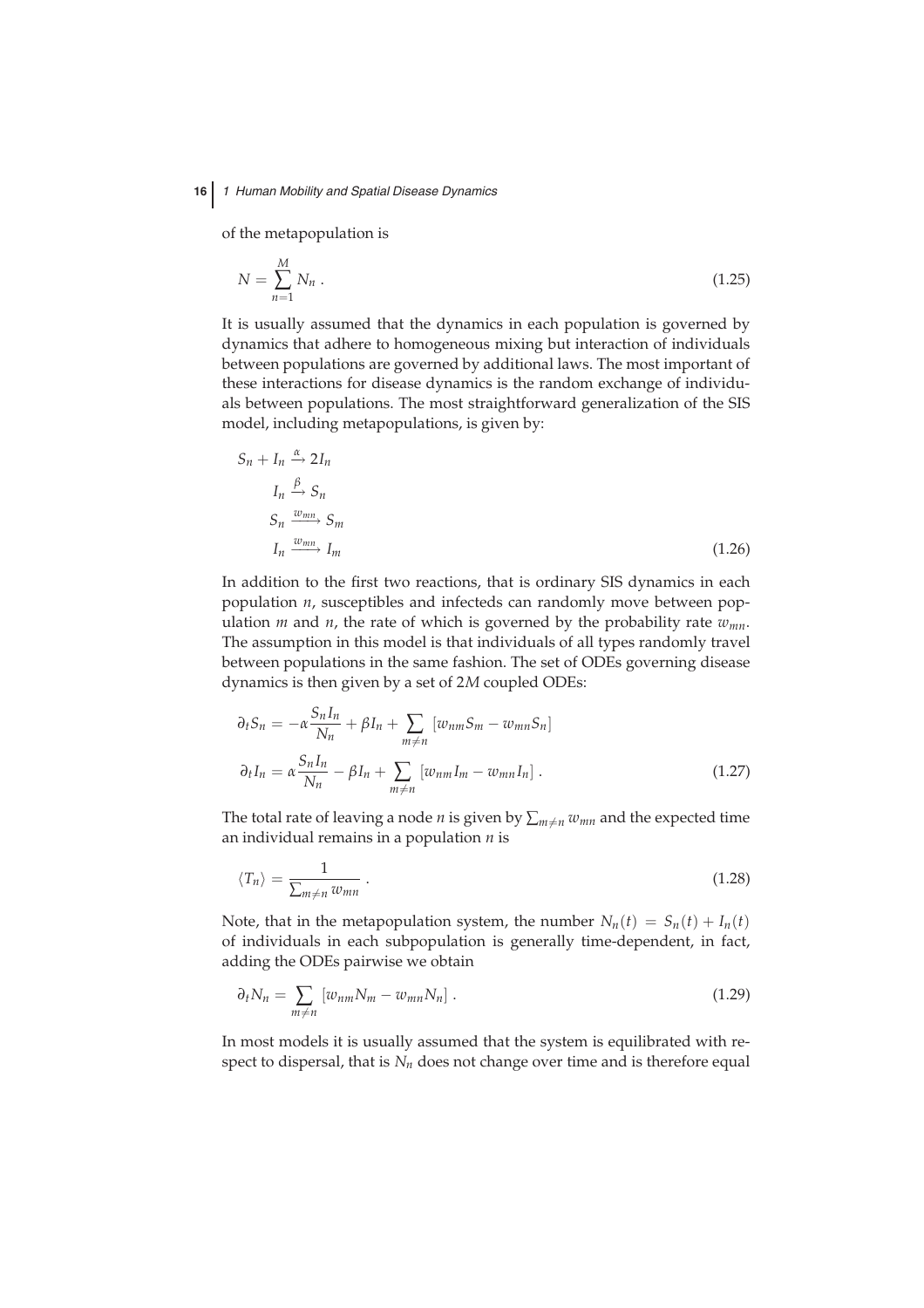to the fixed point of (1.29), that is

$$
N_n(t) = N_n^s = C_n = \text{const.}\tag{1.30}
$$

In the following we will refer to the stationary population size of node *n* as the capacity  $C_n$ . In equilibrium the flux of individuals from *n* to *m* balances that of *m* to *n* (detailed balance condition):

$$
w_{nm}C_m = w_{mn}C_n \tag{1.31}
$$

In this case the spatial SIS model (1.27) reduces to a set of *M* coupled ODEs for the fraction of infecteds in each population:

$$
\partial_{t}j_{n} = \alpha j_{n}(1 - j_{n}) - \beta j_{n} + \sum_{m \neq n} [w_{nm}j_{m} - w_{mn}j_{n}] \qquad (1.32)
$$

with  $j_n = I_n/C_n$ . The system defined by (1.32) is an example of an infectious disease dynamical system extended to the metapopulation level. A large class of contemporary models for spatial disease dynamics are related to it in structure [6, 9, 23, 24]. One of the key difficulties in theoretical epidemiology are: (1) the identification of effective communities of populations that make up a metapopulation; and (2) the quantitative assessment of traveling rates *wnm* between these populations. Note that the introduction of populations *n* making up the metapopulation did not specify spatial locations. In the dynamical system (1.32), the relation between communities is solely defined by the dynamical coupling  $\omega_{nm}$ . In most models, however, all communities are typically embedded in space such that each population *n* has a well defined geographical location  $\vec{x}_n$ . One can then use the geographical information to make and test assumptions as to how the exchange rates  $w_{nm}$  depend on geography. One of the most popular assumptions in this context is that the flux of individuals between two communities depends on their size and their distance. The total flux of individuals in equilibrium from community *m* to *n* and vice versa is given by the left- and the right-hand side of the detailed balance condition (1.31), respectively. In the majority of models it is assumed that the flux  $F_{nm}$  increases with the capacities (i.e. the stationary size of the populations)  $C_m$  and  $C_n$  and decreases monotonically with the geographical distance between them, that is

$$
F_{nm} = \omega_0 (C_m C_n)^{\xi} G(|\vec{x}_n - \vec{x}_m|) = F_{mn}
$$
\n(1.33)

with  $0 \leq \xi \leq 1$ . The function *G* takes care of the dependence on distance. Depending on the type of metapopulation and dynamical context, this kernel can be exponential, gaussian or show algebraic deay with *x*. Using the relation  $F_{nm} = w_{nm}C_m$  between absolute flux and probability rates in equilibrium, (1.33) implies for the hopping rate

$$
w_{nm} = w_0 C_n^{\xi} \times G(|\vec{x}_n - \vec{x}_m|) \times C_m^{\xi - 1} . \qquad (1.34)
$$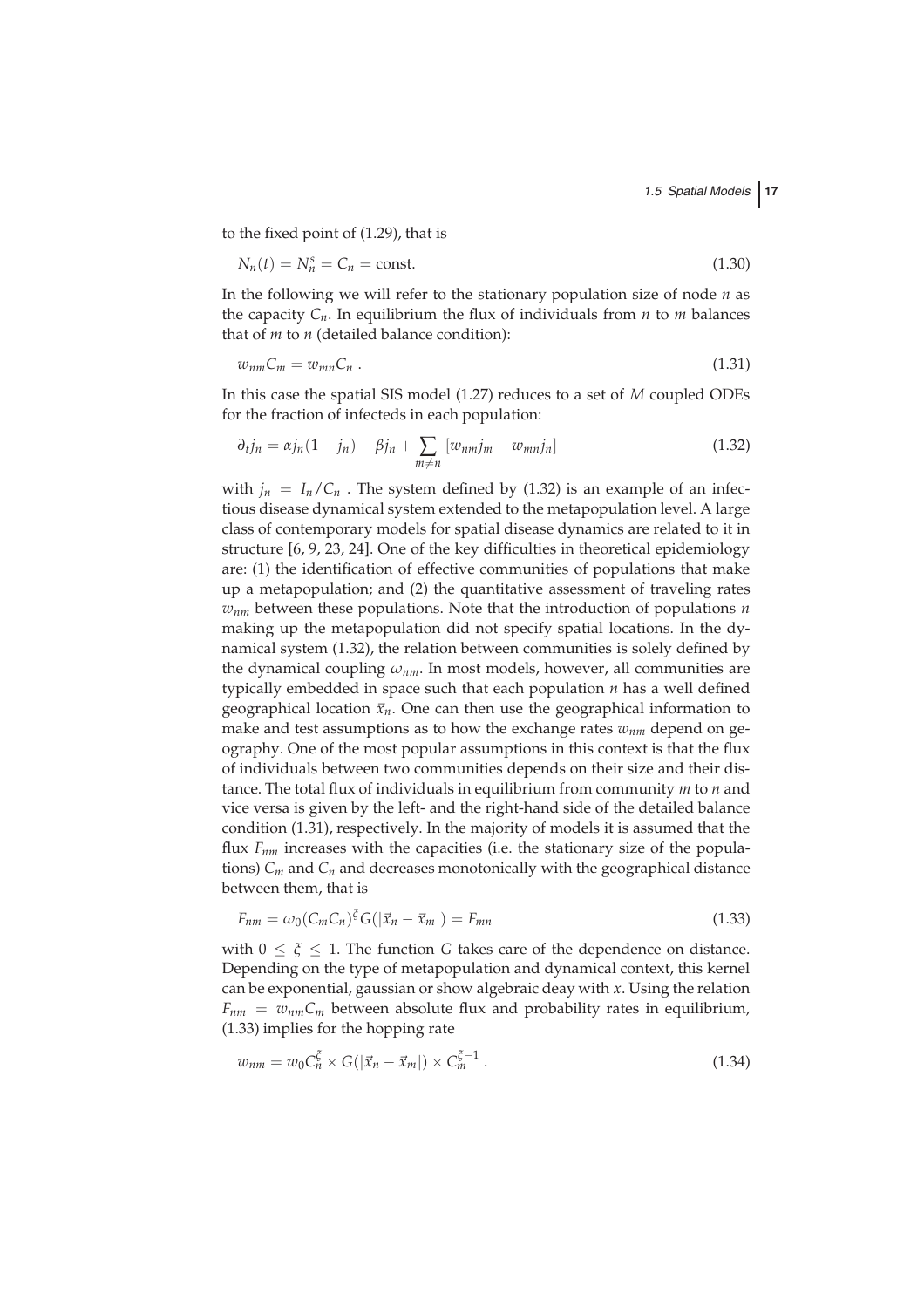Inserted into the rate equation (1.29) one can check that  $C_n$  is the equilibrium community size. In epidemiological contexts, spatial communities often reflect cities, towns and villages. The specific choice of  $G(x)$  put forth by (1.8) or human mobility which is frequently used is the power-law decay

$$
G(x) \sim x^{-1-\mu} \tag{1.35}
$$

when this is inserted into (1.33) and (1.34) it gives

$$
\omega_{nm} = \omega_0 \frac{C_n^{\xi} \times C_m^{\xi - 1}}{|\vec{x}_n - \vec{x}_m|^{D + \mu}}
$$
\n(1.36)

where  $D = 2$  is the spatial dimension. The parameter  $\zeta$  quantifies the impact of origin and destination in the travelling event  $m \rightarrow n$ .

• When  $\xi = 1$  we have

$$
w_{nm} \propto C_n \quad \text{and} \quad F_{nm} \propto C_n C_m \tag{1.37}
$$

This implies that the rate is independent of properties of the origin and the flux is proportional to the size of both communities.

• When  $\xi = 0$  we have

$$
w_{nm} \propto \frac{1}{C_m} \quad \text{and} \quad F_{nm} \propto 1 \tag{1.38}
$$

that is the rate of traveling to destination *n* is independent of properties of the destination and the flux is independent of community sizes of both places.

• An interesting system is the symmetric case when  $\xi = 1/2$ . This implies that

$$
w_{nm} \propto \sqrt{C_n/C_m} \quad \text{and} \quad F_{nm} \propto \sqrt{C_n C_m} \,. \tag{1.39}
$$

In this situation, the rate  $w_{nm}$  is independent of scaling the entire metapopulation size uniformly by some factor and the flux is the geometric mean of the community sizes of origin and destination. That implies, for example, that if we scale the entire population size by  $C_n \to 2C_n$  this also scales the flux by a factor of two.

#### 1.5.1 **Continuity Limit and Fractional Transport**

With the definition of the rate according to (1.36) the dispersal of individuals is given by

$$
\partial_t N_n = w_0 \sum_{m \neq m} \left[ \frac{C_n^{\xi} C_m^{\xi - 1}}{|\vec{x}_n - \vec{x}_m|^{1 + \mu}} N_m - \frac{C_m^{\xi} C_n^{\xi - 1}}{|\vec{x}_m - \vec{x}_n|^{1 + \mu}} N_n \right]
$$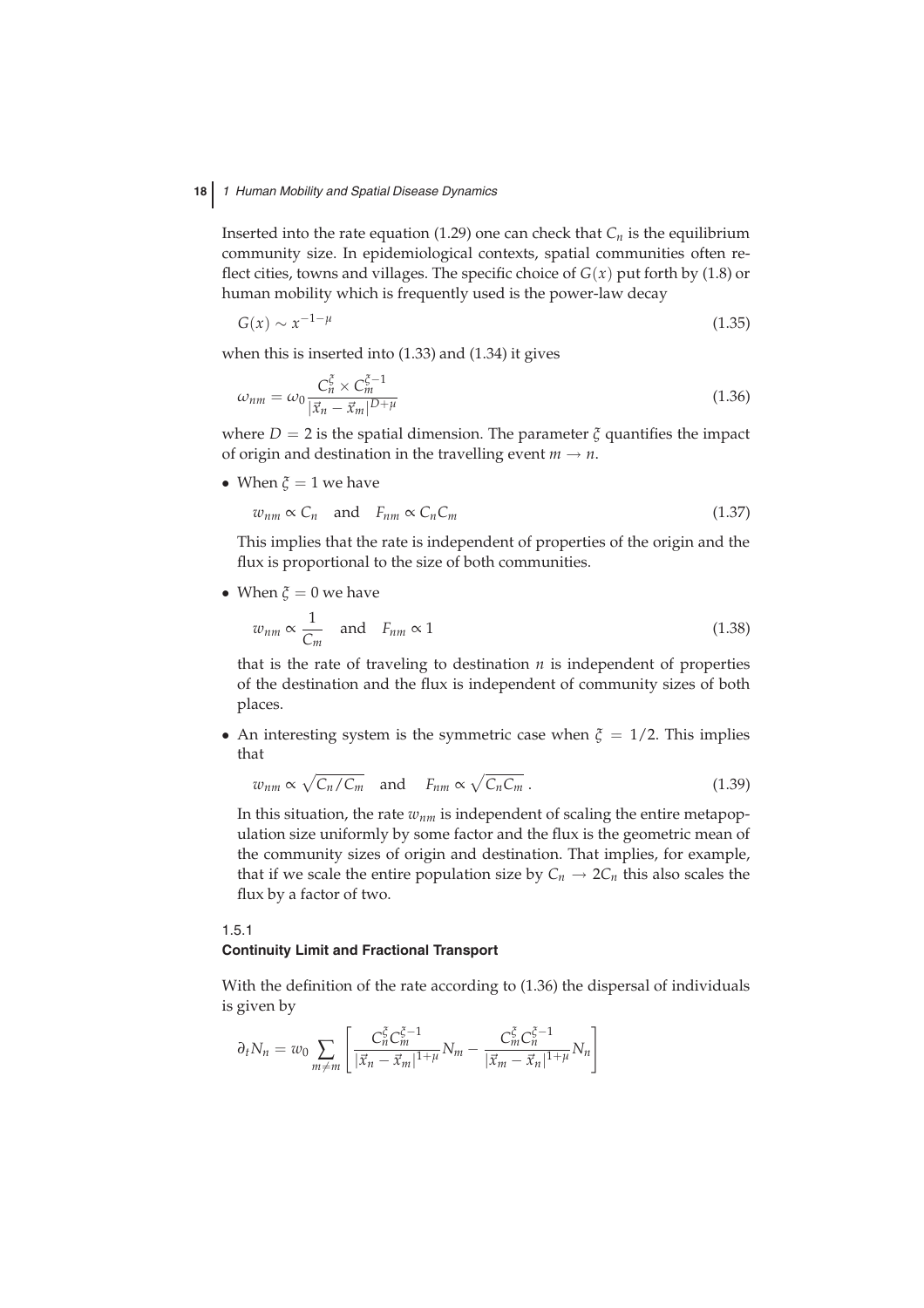with  $0 < \mu$ . A useful insight into the properties of this master equation can be gained by performing a continuity limit. Letting  $\vec{x}_n$  be points on a grid of microscopic areas  $\Delta A$  and  $N_n(t) = n(\vec{x}_n, t)\Delta A$ ,  $C_n = c(\vec{x}_n)\Delta A$ , the above equation becomes

$$
\partial_t n(\vec{x}, t) = w_0 \lim_{\Delta A \to 0} \int_{\vec{y} \notin \Delta A} d\vec{y} \frac{c^{\zeta}(\vec{x}) c^{\zeta - 1}(\vec{y}) n(\vec{y}, t) - c^{\zeta}(\vec{y}) c^{\zeta - 1}(\vec{x}) n(\vec{x}, t)}{|\vec{x} - \vec{y}|^{2 + \mu}} \quad (1.40)
$$

The integral is over all points outside of an area centered at *x*. One has to be careful when carrying out this limit, because of the divergent denominator. In fact, the rate  $m \to n$  was originally only defined for interacting communities  $n \neq m$  and it is meaningless for  $n = m$ . One can, however, carry out the limit  $\Delta A \rightarrow 0$  and interpret the integral as a Cauchy integral. The limit of the rhs of (1.40) then depends sensitively on the value of the exponent  $\mu$ . For  $\mu > 2$ one obtains [25, 26]

$$
\partial_t n = D_0 \left[ c^{\xi} \Delta c^{\xi - 1} n - c^{\xi - 1} n \Delta n^{\xi} \right], \qquad (1.41)
$$

with  $n = n(\vec{x}, t)$  and  $c = c(\vec{x})$  and  $\Delta = \partial_x^2$ . This implies that when the exponent  $\mu$  exceeds the critical value  $\mu_c = 2$  the process becomes a diffusion process in the limit above. However, this diffusion process evolves in a heterogeneous environment determined by the function  $c(\vec{x})$ .

If  $\mu$  < 2 as, for example, observed in the dispersal of bank notes (in that case  $\mu \approx 0.6$ ) the limit yields

$$
\partial_t n = D_0 \left[ c^{\xi} \Delta^{\mu/2} c^{\xi - 1} n - c^{\xi - 1} n \Delta^{\mu/2} n^{\xi} \right]
$$
\n(1.42)

where the operator  $\Delta^{\mu/2}$  is known as the fractional Laplacian, a non local singular operator defined by

$$
(\Delta^{\mu/2} f)(\vec{x}) = C_{\mu} \int d\vec{y} \frac{f(\vec{y}) - f(\vec{x})}{|\vec{x} - \vec{y}|^{D + \mu}}
$$
(1.43)

where  $C_{\mu}$  is a constant and *D* is the spatial dimension [27, 28]. The reason why ∆*µ*/2 is refered to as a fractional derivative is that in Fourier space it exhibits a particularly simple form, a multiplication by −|*k*<sup>|</sup> *<sup>µ</sup>*. Equations of the type (1.42) are known as fractional diffusion equations and have been employed in a number of physical, biological and chemical systems [29–32]. Ranging from anomalous diffusion of protein motion on folded polymers to human eye movements [27, 28, 33]. The derivation above relates dispersal of individuals in metapopulations for the first time to fractional diffusion equations, an approach that may well prove to be valuable in the future.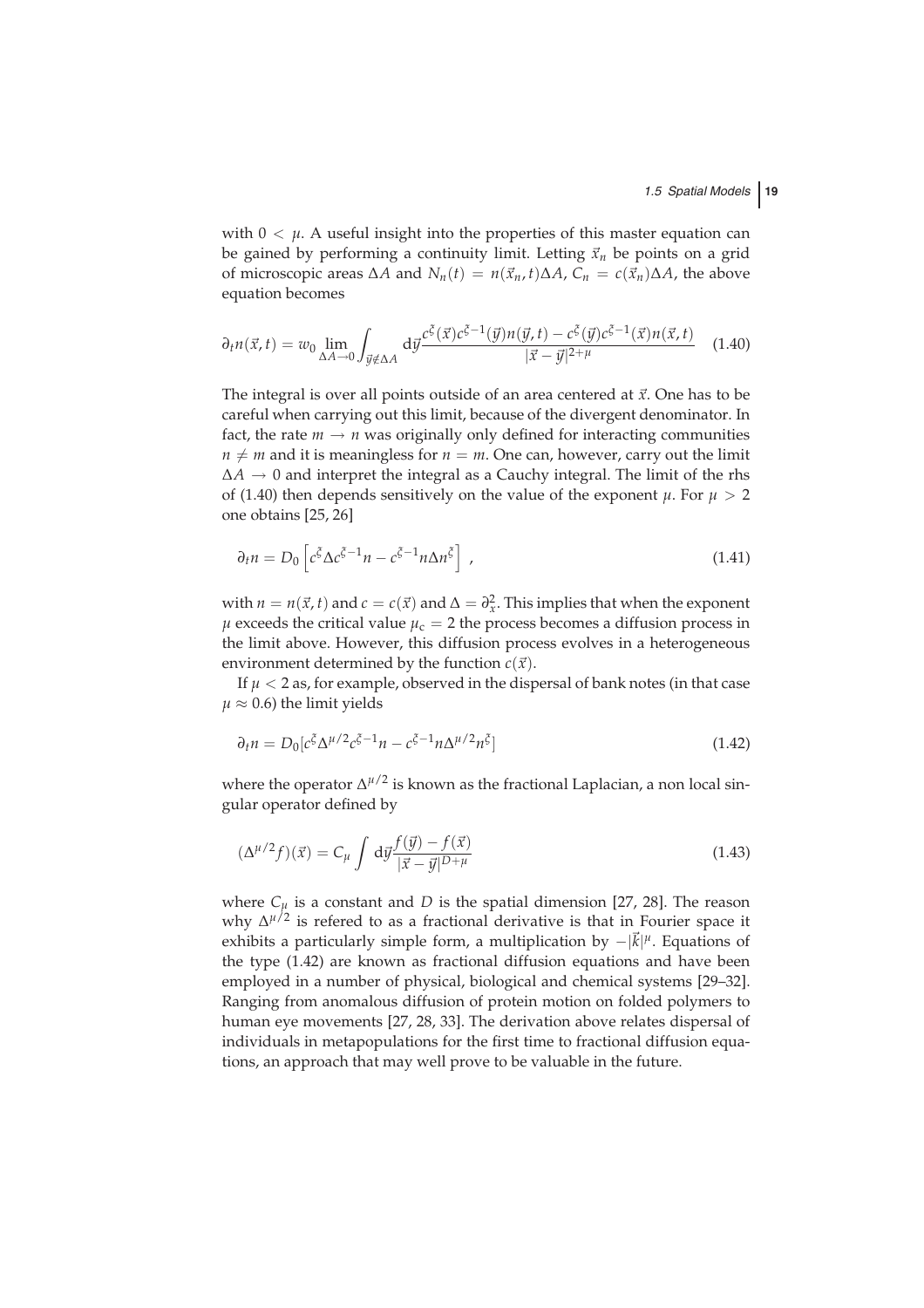## 1.5.2 **Limiting Cases**

Before re-inserting the dispersal component into the original spatial SIS model, it is worthwhile considering known marginal cases of the general fractional diffusion equation (1.42). For example, when  $\mu = 2$  and  $c(\vec{x}) = 1$ , the dynamics equation reduces to

$$
\partial_t n = D_0 \Delta n \tag{1.44}
$$

that is ordinary diffusion in a homogeneous environment. When  $\mu = 2$  but  $c(\vec{x})$  is a variable function of position, that is (1.42) is the same as (1.41), the dispersal is governed by a Fokker–Planck equation

$$
\partial_t n = -\nabla F n + \frac{1}{2} \Delta D n \tag{1.45}
$$

which is equivalent to (1.41) and force and the diffusion coefficients  $F = F(\vec{x})$ and  $D = D(\vec{x})$ , respectively, are related to the heterogeneity function  $c(\vec{x})$ . This relation depends, of course, on the value of the parameter *ξ*. For example, when the system is origin-driven, that is when  $\xi = 0$ , then (1.41) reduces to

$$
\partial_t n = D_0 \Delta n / c \tag{1.46}
$$

a Fokker–Planck equation with a space-dependent diffusion coefficient

$$
D(\vec{x}) = \frac{D_0}{c(\vec{x})},\tag{1.47}
$$

which is inversely proportional to the stationary population density  $c(\vec{x})$ . This means that, in this system, diffusion is high in regions where the population is small and vice versa. In the destination-driven system  $\xi = 1$ , we obtain a Fokker–Planck equation with

$$
D(\vec{x}) = 2D_0c(\vec{x}) \quad \text{and} \quad F(\vec{x}) = 2D_0\nabla c(\vec{x}). \tag{1.48}
$$

in which diffusion increases with population density but, more importantly, a nonzero drift towards regions with higher population density is introduced. When  $\mu = 1/2$ , that is the impact of the origin and destination are the same, the diffusion coefficient is contant and the force term is given by

$$
F(\vec{x}) = D_0 \nabla \log c(\vec{x}). \qquad (1.49)
$$

One can see that it is only in this situation that the dynamics does not change when the population density  $c(\vec{x})$  is scaled uniformly by a factor. In this case − log *c*(*x*) can be considered a potential *V*(*x*) of the system, with minima in densely populated areas and maxima in weakly populated ones.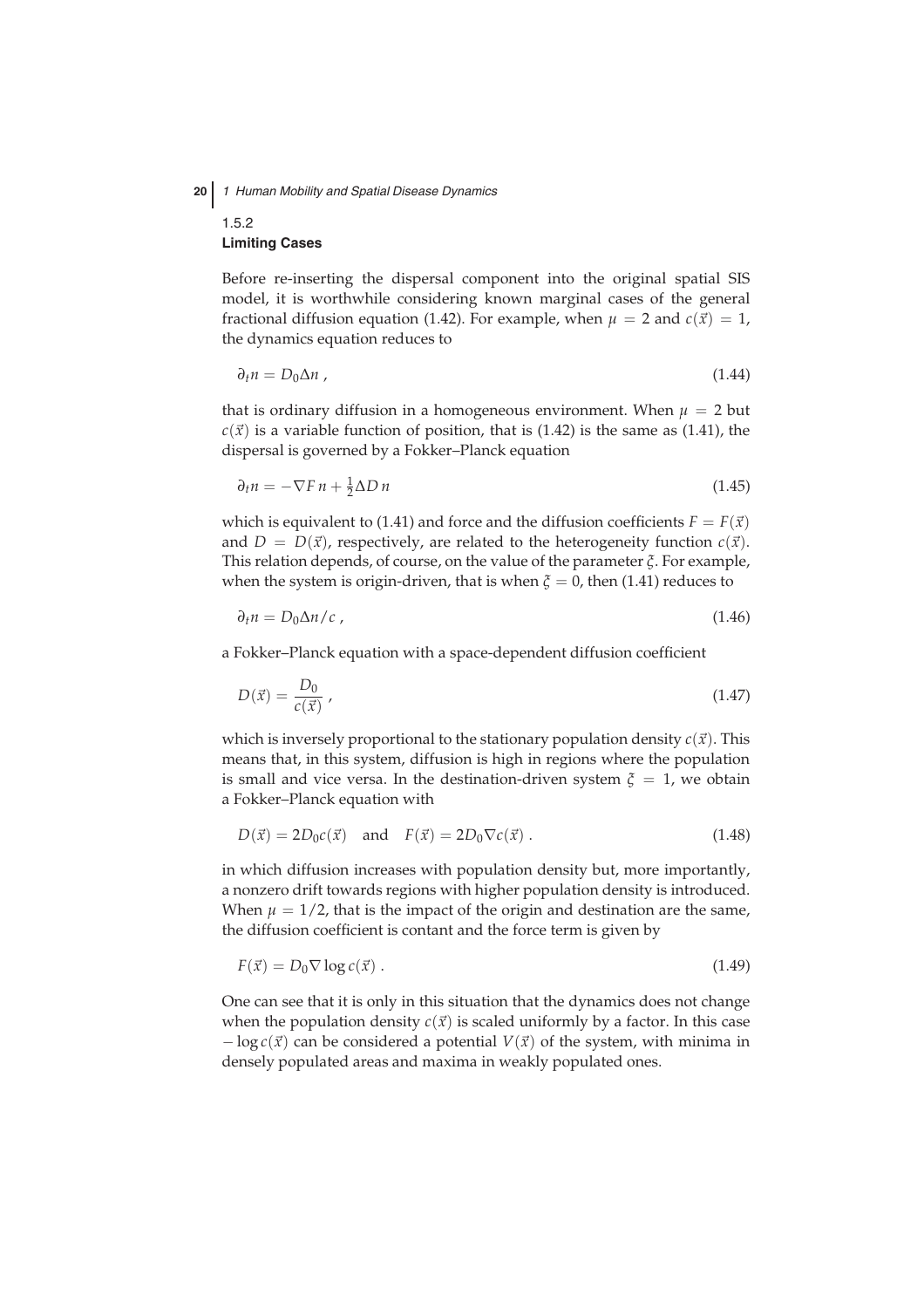The most interesting case, and certainly the one closest to reality, is the general case when the dynamical system is fractionally diffusive and spatially heterogeneous. The combination of the rhs of (1.42) with the spatial SIS model of (1.32) gives the spatially extended fractional SIS model.

$$
\partial_{t} j = \alpha j (1 - j) - \beta j + D_{0} c^{\xi - 1} [\Delta^{\mu/2} c^{\xi} j - j \Delta^{\mu/2} c^{\xi}]. \qquad (1.50)
$$

The spatial SIR model or related systems that differ in the local dynamics can be derived analogously; for instance, the spatial SIR model is given by

$$
\partial_t s = -\alpha j s + D_0 c^{\xi - 1} [\Delta^{\mu/2} c^{\xi} s - s \Delta^{\mu/2} c^{\xi}] ,
$$
  
\n
$$
\partial_t j = \alpha j s - \beta j + D_0 c^{\xi - 1} [\Delta^{\mu/2} c^{\xi} j - j \Delta^{\mu/2} c^{\xi} ] .
$$
\n(1.51)

The key question is: What are the general properties of the solutions to these reaction-fractional diffusion equations? How do the solutions depend on the parameters  $0 \le \zeta \le 1$  and  $0 \le \mu \le 2$ ? And what are approximate choices for these parameters for real epidemics?

To address the first question: solutions of three variants of the spatial SIR model are depicted in Figure 1.8. One system is spatially homogeneous and dispersal is by ordinary diffusion. The solution exhibits traveling wavefronts that propagate at constant speeds, a fact known for similar systems such as the Fisher equation. In fact, a spatially homogeneous SIR variant was employed to estimate the speed of propagation of the black death in Europe in the 14th century. The second simulation is a system with some degree of spatial heterogeneity, that is  $c(\vec{x})$  is variable but  $\mu = 2$ . As in the spatial homogeneous system, solutions to the spatial SIR model still exhibit traveling well-defined wavefronts that exhibit some irregularity imposed by the spatial heterogeneity. However, the key feature of a wave-front propagating with a constant speed remains unchanged.

If, however, one introduces nonlocal dispersal by choosing a value  $\mu < 2$ , the overall statistical features of the spreading pattern change drastically. Instead of a well-shaped wavefront, the pattern exhibits localized islands in the time course of the epidemic. This behavior is a direct consequence of the interplay of the spatial heterogeneity and the nonlocal superdiffusive nature of dispersal incorporated in the fractional SIR model (1.51).

The last questions can be answered by a comparison with the empirical results presented above. The fact that the flux of dollar bills into nodes is proportional to the population size suggests that human dispersal is destination driven; see, for example (1.37), and that  $\xi = 1$ . The power law in the shorttime dispersal probability for the distance, that is  $p(r)$  in (1.8) implies that  $\mu \approx 0.6$ . With these parameters, and the equilibrium distribution of individuals in a large geographical area, we can investigate the spreading pattern in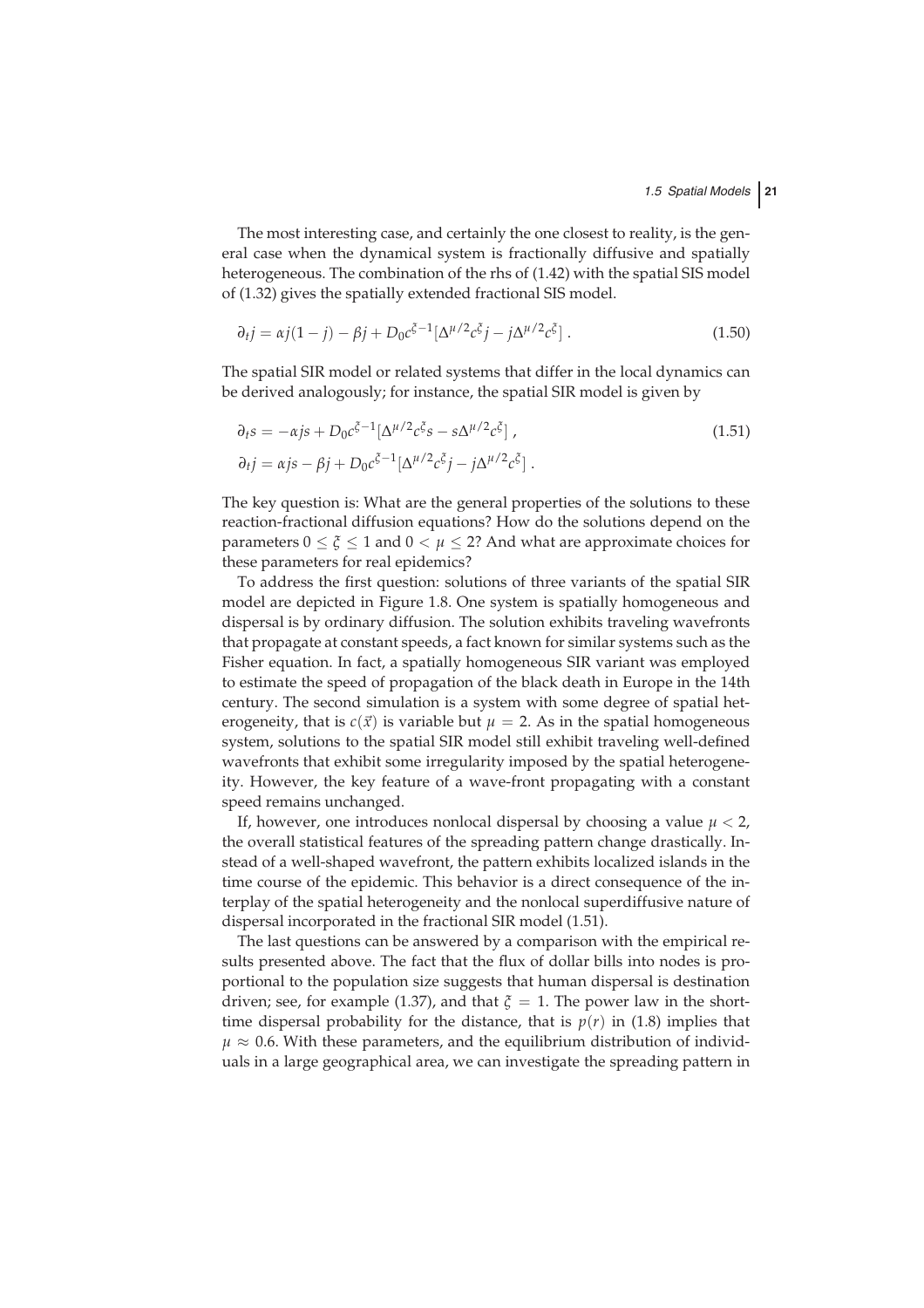

**Figure 1.8** Snapshots of a two-dimensional spatial extended SIR model. (a) A spatially homogeneous system with  $c(\vec{x}) = \text{const.}$ and ordinary diffusion in space. This system exhibits a propagating front at constant speed. (b) The same as above but with spatial heterogeneity. The heterogeneity induces

randomness in the shape of the wavefront but introduces no qualitatively different patterns. (c) The fractional SIR model with heterogeneity. The combination of scale-free diffusion and heterogeneity introduces a novel type of spatiotemporal pattern with fractal properties.

a real geographical context. Results are shown in Figure 1.9 for a fractional SIS model with parameters  $\mu = \mu_h \approx 0.6$  in the United States for an initial outbreak in Washington, DC. For  $c(\vec{x})$  we chose the population density of the counties in the United States. In comparison to a system with only local dispersal, the fractional SIS systems shows a pattern similar in structure to the idealized system of a square grid (i.e. Figure 1.8). For instance, well before the bulk of the epidemic reaches the midwest, the disease has already almost reached its maximum on urban areas on the West Coast. Dispite its structural simplicity and the crude assumptions made on the course of deriving the fractional SIS model, these spreading patterns are strikingly similar to recently published large-scale, agent-based simulation studies on the most likely spread of new human influenza H5N1 subtype in the United States.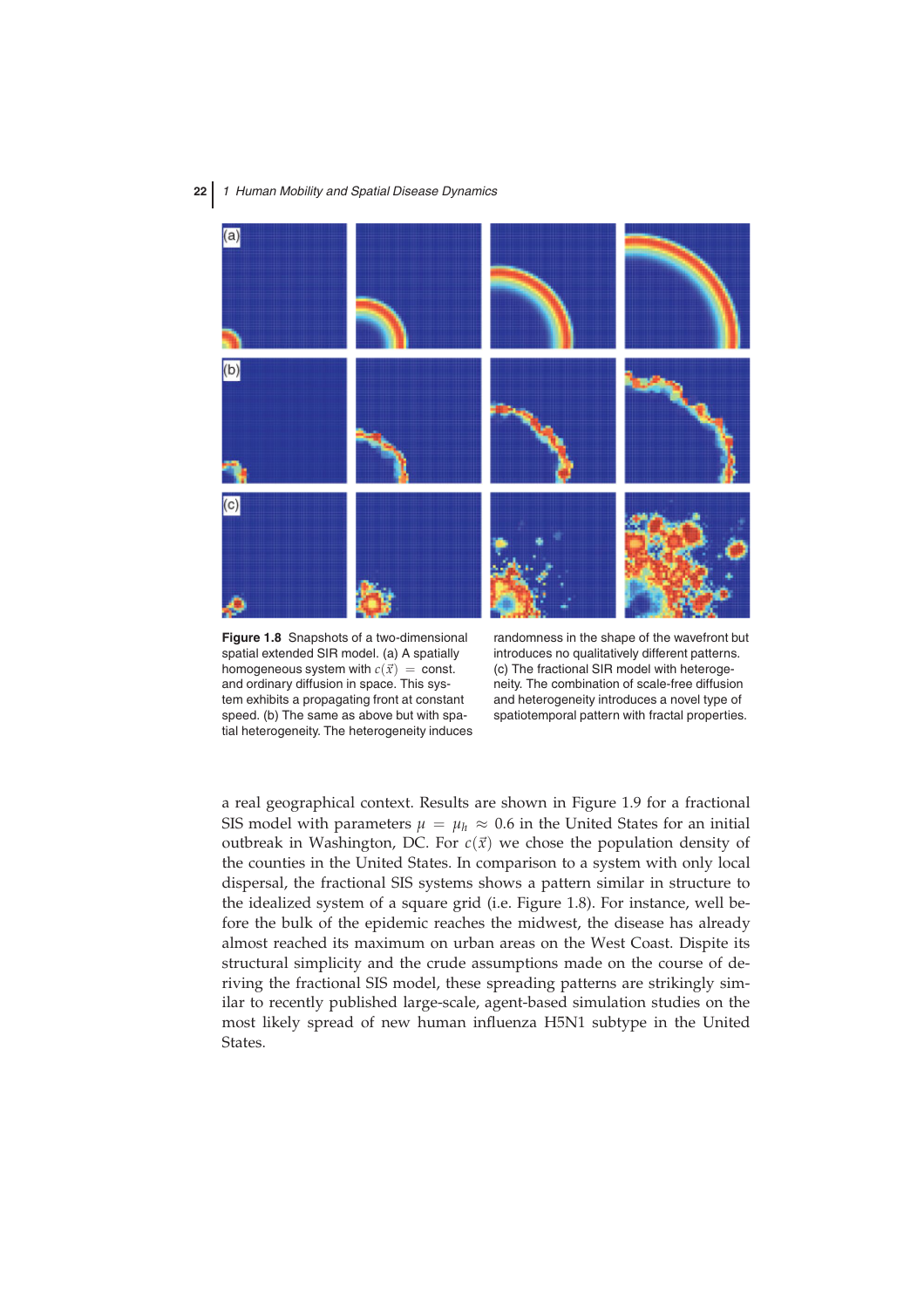

**Figure 1.9** Simulation of the fractional, spatially extended SIS model (b) in the United States compared to a system with ordinary diffusion (a). Each column represents a snapshop of the time evolution of both systems. The initial outbreak in the simulations was in

Washington DC and parameters of the dispersal were  $\zeta = 1$  (destination driven) and  $\mu = 0.6$  (superdiffusion, (b)) and  $\mu = 2$ (ordinary diffusion, (a)). The patterns exhibit the qualitative behavior of the idealized system shown in Figure 1.8.

Although these results are promising, from a theoretical point of view little is known about the general properties of fractional and heterogeneous reaction diffusion equations such as (1.50) and (1.51). This is primarily due to the fact that these equations are difficult to solve numerically and the analytical tools for investigation are currently underdeveloped. The richness of the possible applications of this approach, not only in spatial epidemiology, leads us to believe that in the near future novel and interesting properties of fractional diffusion systems in heterogeneous environments will be discovered and will find their intentification in natural systems.

#### **References**

- **1** Xia, Y.C., Bjørnstad, O.N. and Grenfell, B.T. (2004) Measles metapopulation dynamics: A gravity model for epidemiological coupling and dynamics. *Am. Nat.*, **164**(2), 267–281.
- **2** Ferguson, N.M., Cummings, D.A.T., Cauchemez, S., Fraser, C., Riley, S., Meeyai, A., Iamsirithaworn, S. and Burke, D.S. (2005) Strategies for containing an emerging influenza pandemic in southeast Asia. *Nature*, **437**(7056), 209–214.
- **3** Ferguson, N.M., Cummings, D.A.T., Fraser, C., Cajka, J.C., Cooley, P.C. and Burke, D.S. (2006) Strategies for mitigating an influenza pandemic. *Nature*, **442**(7101), 448–452.
- **4** Dall'Asta, L., Barrat, A., Barthelemy, M. and Vespignani, A. (2006) Vulnerability of weighted networks. *J. Stat. Mech. Theory E*, P04006
- **5** Colizza, V., Pastor-Satorras, R. and Vespignani, A. (2007) Reaction-diffusion processes